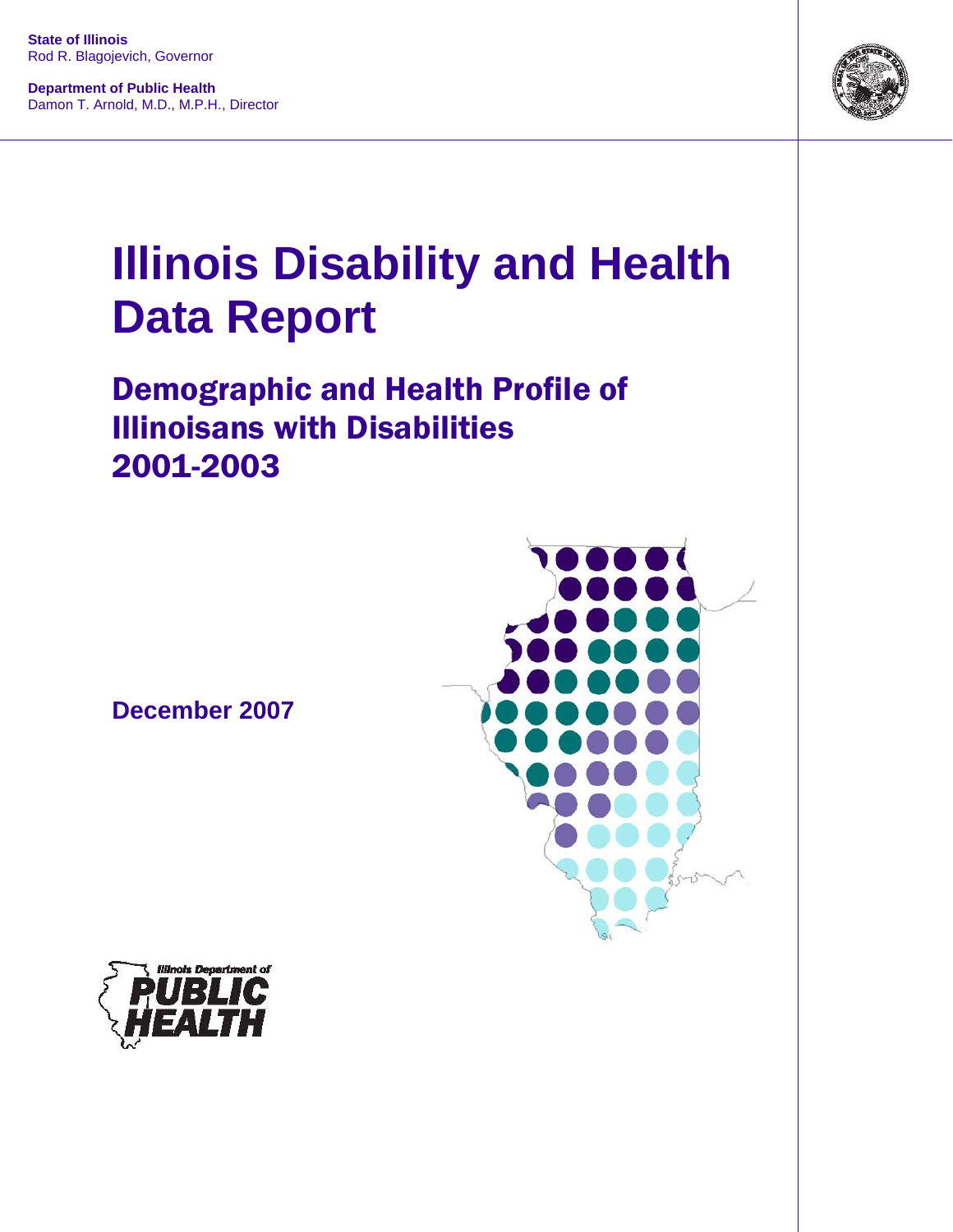## Acknowledgements

The Illinois Department of Public Health extends its appreciation to those who contributed their time and expertise to this effort.

This report was supported by Grant/Cooperative Agreement Number UR3 DDD000083 from U.S. Centers for Disease Control and Prevention (CDC). Its contents are solely the responsibility of the authors and do not necessarily represent the official views of CDC.

To learn more about the Illinois Disability and Health Program, or to receive the report in accessible formats, contact the Illinois Department of Public Health, Disability and Health Program, at 217-782-3300, TTY 800-547- 0466.

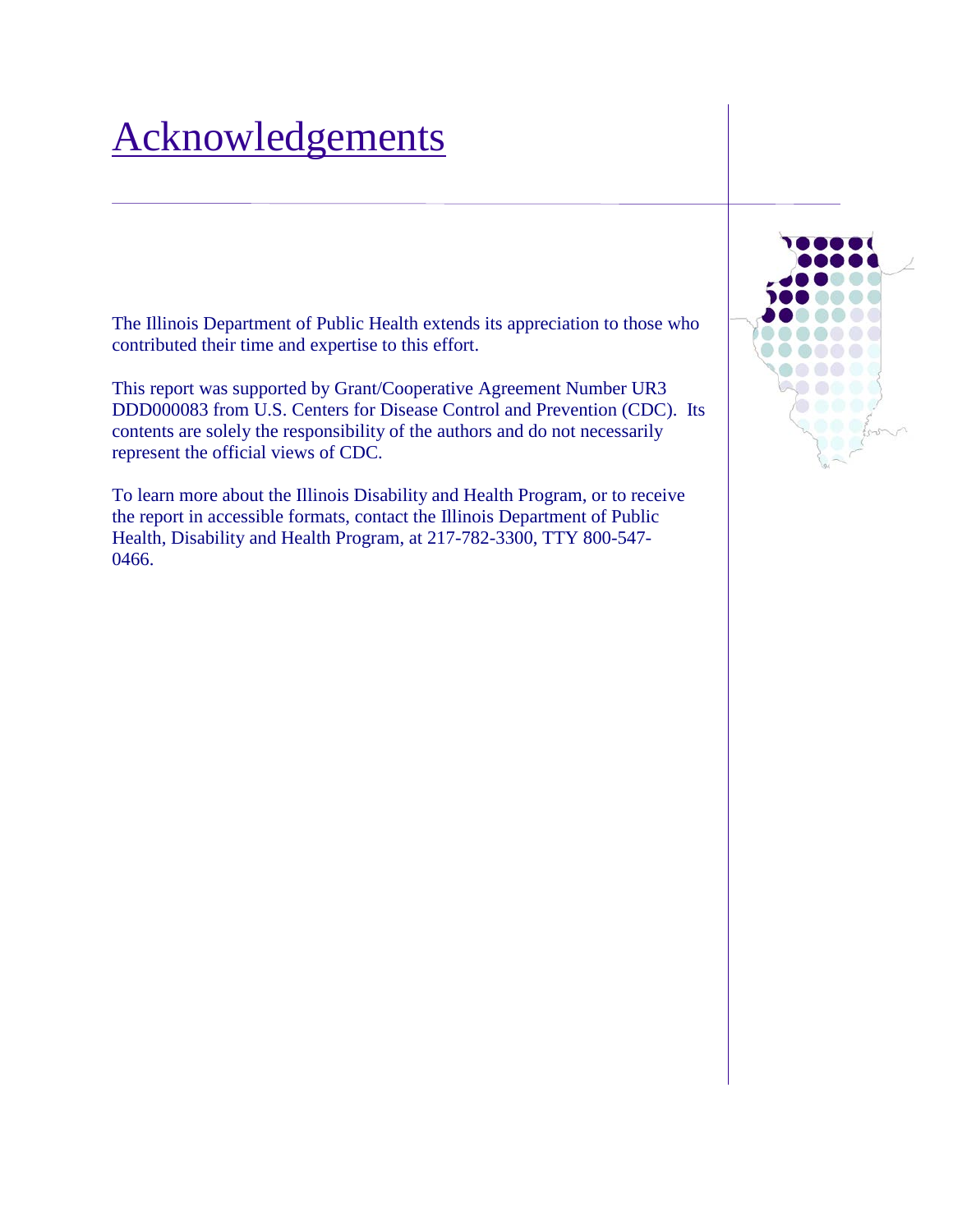#### **Table of Contents**

| Part II: Health Disparities Between Adults With and Without Disability in Illinois 13 |  |
|---------------------------------------------------------------------------------------|--|
|                                                                                       |  |
|                                                                                       |  |
|                                                                                       |  |
|                                                                                       |  |
|                                                                                       |  |
|                                                                                       |  |
|                                                                                       |  |
|                                                                                       |  |
|                                                                                       |  |
|                                                                                       |  |
|                                                                                       |  |
|                                                                                       |  |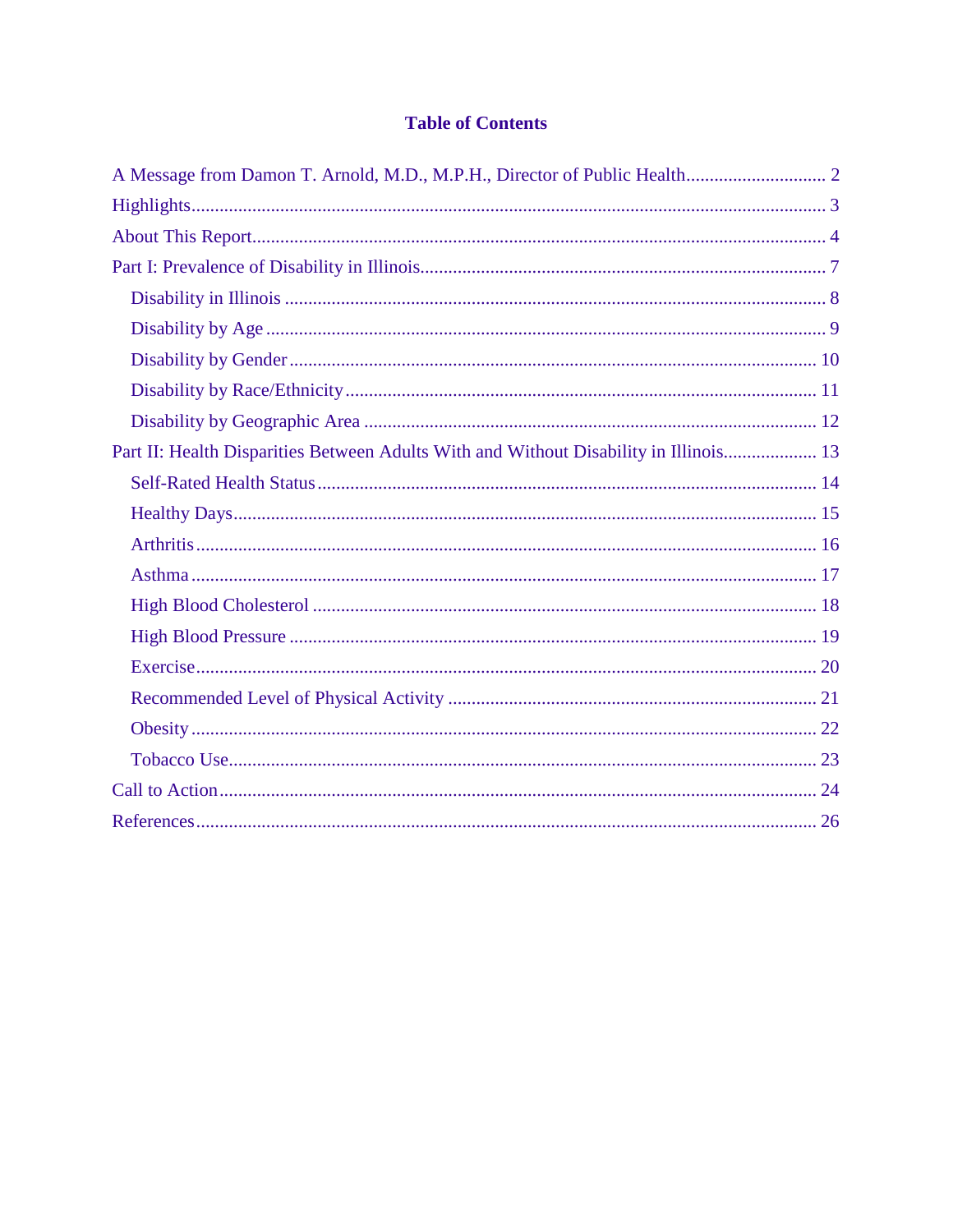

Rod R. Blagojevich, Governor Damon T. Arnold, M.D., M.P.H., Director

525-535 West Jefferson Street • Springfield, Illinois 62761-0001 • www.idph.state.il.us

Dear Colleague:

On behalf of the Illinois Department of Public Health (IDPH), Office of Health Promotion, Division of Chronic Disease Prevention and Control, Disability and Health Program, I am pleased to share with you the "*Illinois Disability and Health Data Report: Demographic and Health Profile of Illinoisans with Disabilities, 2001-2003."*

This report is the first in a series of reports on the health status of Illinoisans with a disability. People with disabilities are at higher risk for developing secondary health conditions associated with their disability. Although these conditions are often preventable and manageable, people with disabilities often have difficulty participating in health promotion and disease prevention programs that are otherwise available to those without disability. I encourage readers of this report to develop and refine health promotion programs in state and local communities so that they are more inclusive for people with disabilities, and work together to improve the quality of life for Illinoisans with and without disability.

The IDPH Disability and Health Program and its many dedicated partners developed this report, representing a well coordinated approach to address health disparities identified in this report. The IDPH extends its sincere appreciation to these program partners who contributed their time and expertise to the development of this report.

Sincerely,

Damon L. Ginold, M.D., M.P. H.

Damon T. Arnold, M.D., M.P.H. **Director**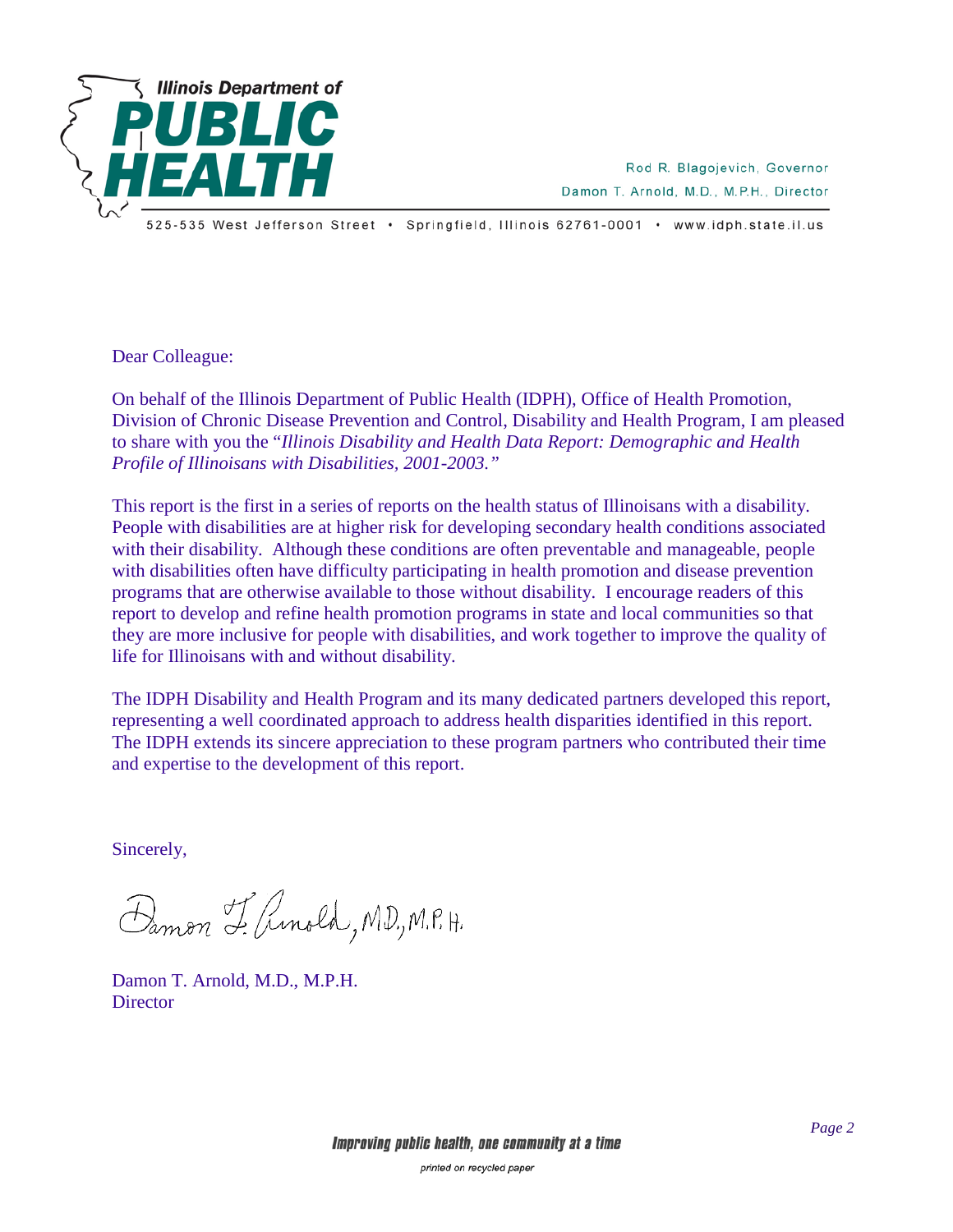## <span id="page-4-0"></span>Highlights

#### **Prevalence of Disability in Illinois**

- The prevalence of disability among Illinois adults was 15.5 percent at the mid-point between 2001-2003.
- Women and older persons were more likely to report disability than their counterparts.
- The prevalence of disability between persons who are white, non-Hispanic and those who are black, non-Hispanic were similar.
- Illinois adults residing in rural areas reported a higher prevalence of disability than those who reside in the Chicago metropolitan area.

#### **Health Disparities Between Adults With and Without Disability in Illinois**

- Adults with disability in Illinois rated their own health worse than those without disability.
- Arthritis and asthma were more prevalent among Illinois adults with disability than those without disability.
- High blood cholesterol and high blood pressure were more prevalent among adults with disability than those without disability.
- Adults with disability in Illinois were less likely to engage in regular physical activity at the recommended level compared to those without disability.
- Obesity was more prevalent among adults with disability than those without disability.

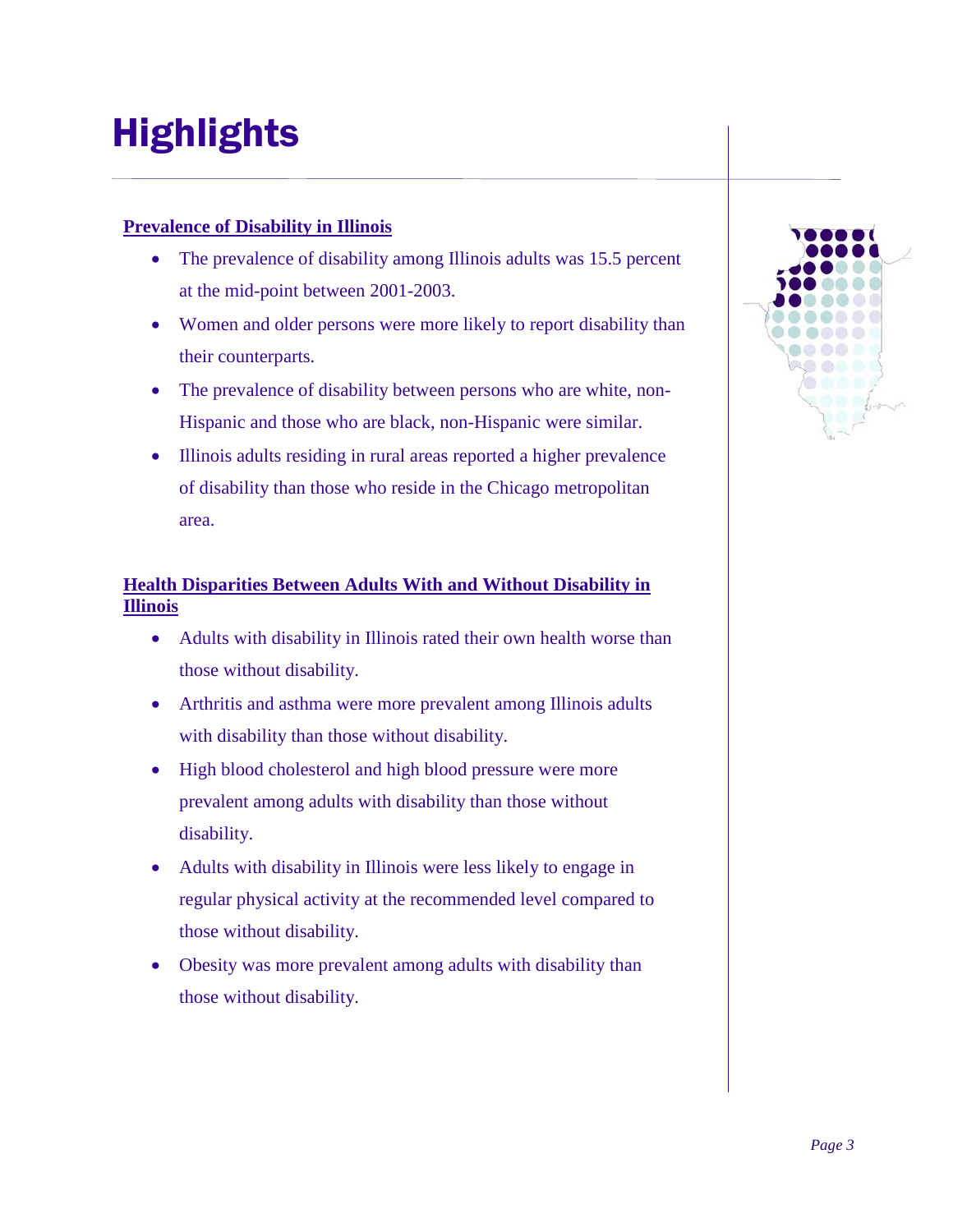## <span id="page-5-0"></span>About This Report

#### **Purpose of the Report**

The *Illinois Disability and Health Data Report* provides the first health profile of people with disabilities in Illinois. The report is intended to facilitate dialogue among key stakeholders in the state of Illinois who are interested in promoting the health and wellness of citizens with disabilities. Understanding of the demographic and health profile of people with disabilities is a critical initial step toward planning effective and targeted health promotion and chronic disease prevention.

#### **Background**

Chronic diseases are a major health burden in the United States. Every year, chronic diseases claim the lives of more than 1.7 million people and account for more than 70 percent of health care spending in the nation.<sup>1</sup> Chronic diseases are the primary cause of activity limitations for the majority of Americans with disability.<sup>2</sup> Despite the fact that chronic diseases are among the most prevalent and costly health problems, they are also among the most preventable. Promoting health and preventing or delaying the onset of specific chronic diseases has become a primary focus of the nation's health agenda.<sup>3</sup>

Health promotion and chronic disease prevention are as relevant to people with disabilities as they are for those without disability. The presence of disability increases the risk of developing secondary conditions, health conditions related to or exacerbated by the primary disability.<sup>4</sup> Researchers have repeatedly noted that risk factors for chronic diseases such as physical inactivity, obesity, hypertension, and high cholesterol, are more prevalent among people with disabilities than those without disability.<sup>5, 6, 7, 8, 9</sup> Thus, promotion of health and

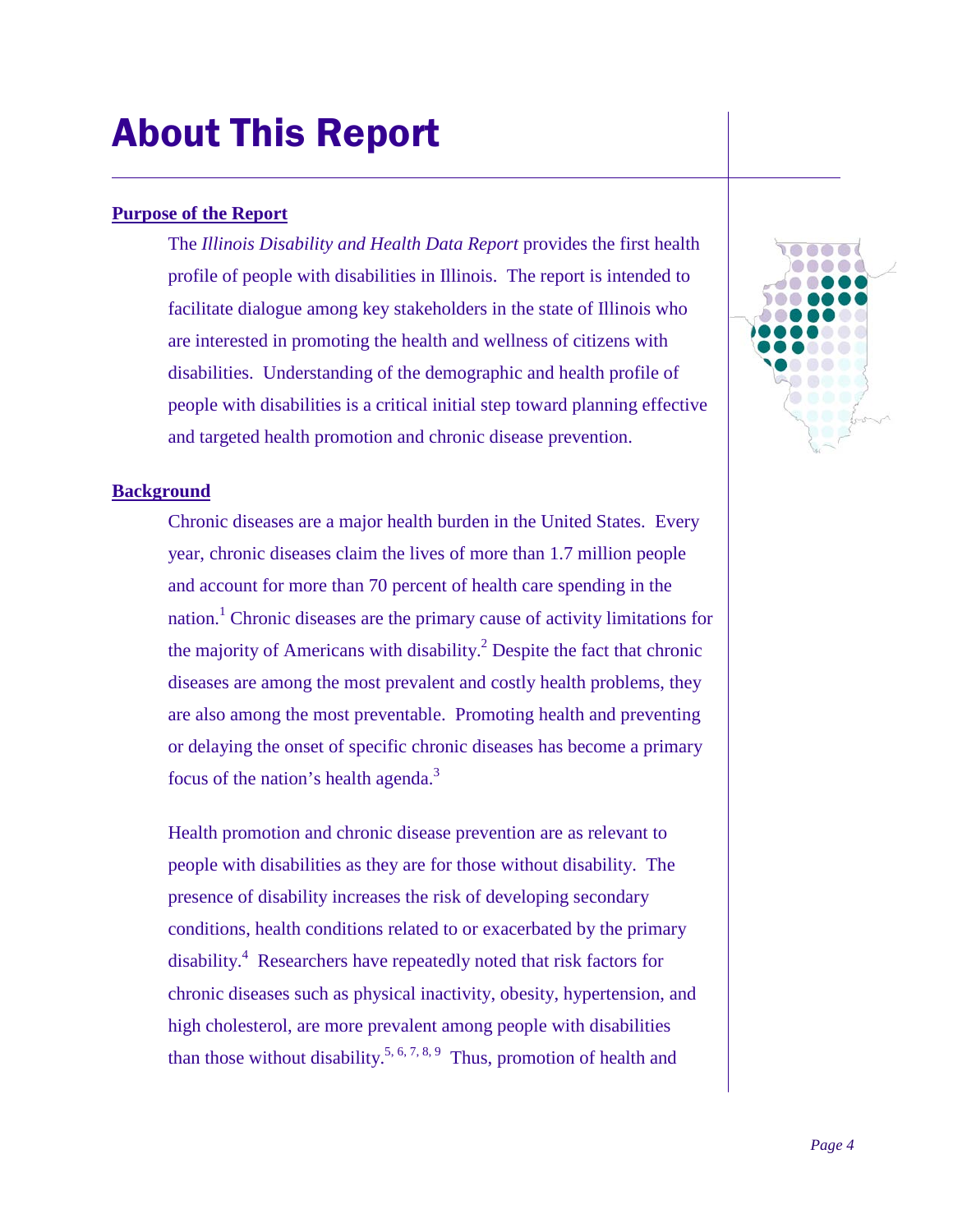wellness and prevention of secondary conditions are critical for people with disabilities in terms of living longer and healthier lives in the community.<sup>10, 11</sup>

#### **Data Source**

Data used for this report were extracted from the 2001 to 2003 Illinois Behavioral Risk Factor Surveillance System (ILBRFSS). The ILBRFSS, conducted annually by IDPH, is a random telephone survey of community households in the state designed to monitor health-related behaviors associated with chronic diseases and mortality among Illinois adults. Data were collected through telephone interviews from randomly selected adults*,*  ages 18 years and older, at each sampled household. Until 2004, the ILBRFSS employed a split sample and a dual questionnaire procedure in order to increase the number of health topics being covered. Sampled adults were randomly assigned to one of two groups, and a different version of the survey questionnaire was administered to each group. Although the two versions shared the same core questions, each version included different sets of optional questions.

#### **Disability Screening**

Each year from 2001 to 2003, one of the two versions of the ILBRFSS questionnaire included a pair of disability screening questions. One question inquired whether a respondent had an activity limitation due to physical, mental and/or emotional problems. Another asked if he or she used a mobility-device (e.g., cane, wheelchair) and/or other assistive devices (e.g., special bed or telephone). Survey participants who responded positively to either or both questions were labeled as "adults with disability." The rest of the respondents were tallied as "adults without a disability" and served as representatives of the Illinois adult population without a disability.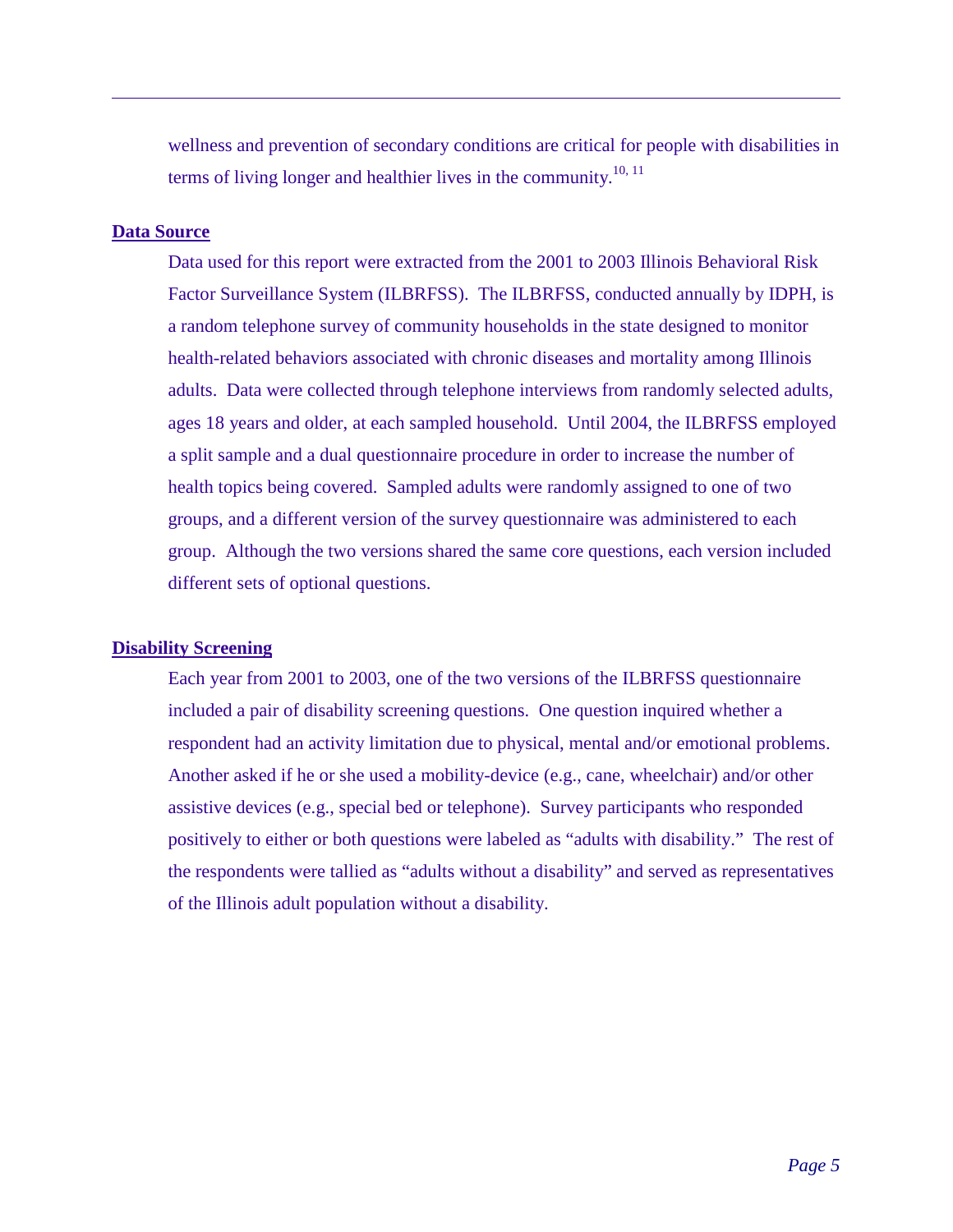#### **Data Analysis**

Data analyses were conducted using a statistical weight to produce state-level estimates. The statistical weight was primarily based on the probability of each respondent being selected in the survey on the basis of sex, age, race, and ethnic origin. The 95 percent confidence intervals were used to test statistical difference between the weighted estimates. In this report, expressions of "higher" and "lower" indicate a statistically significant difference between groups. Expressions such as "similar" or "no difference" indicate that the group difference was not statistically significant. The estimates for the two groups with and without disability also were compared to the *Healthy People 2010* target objectives when available.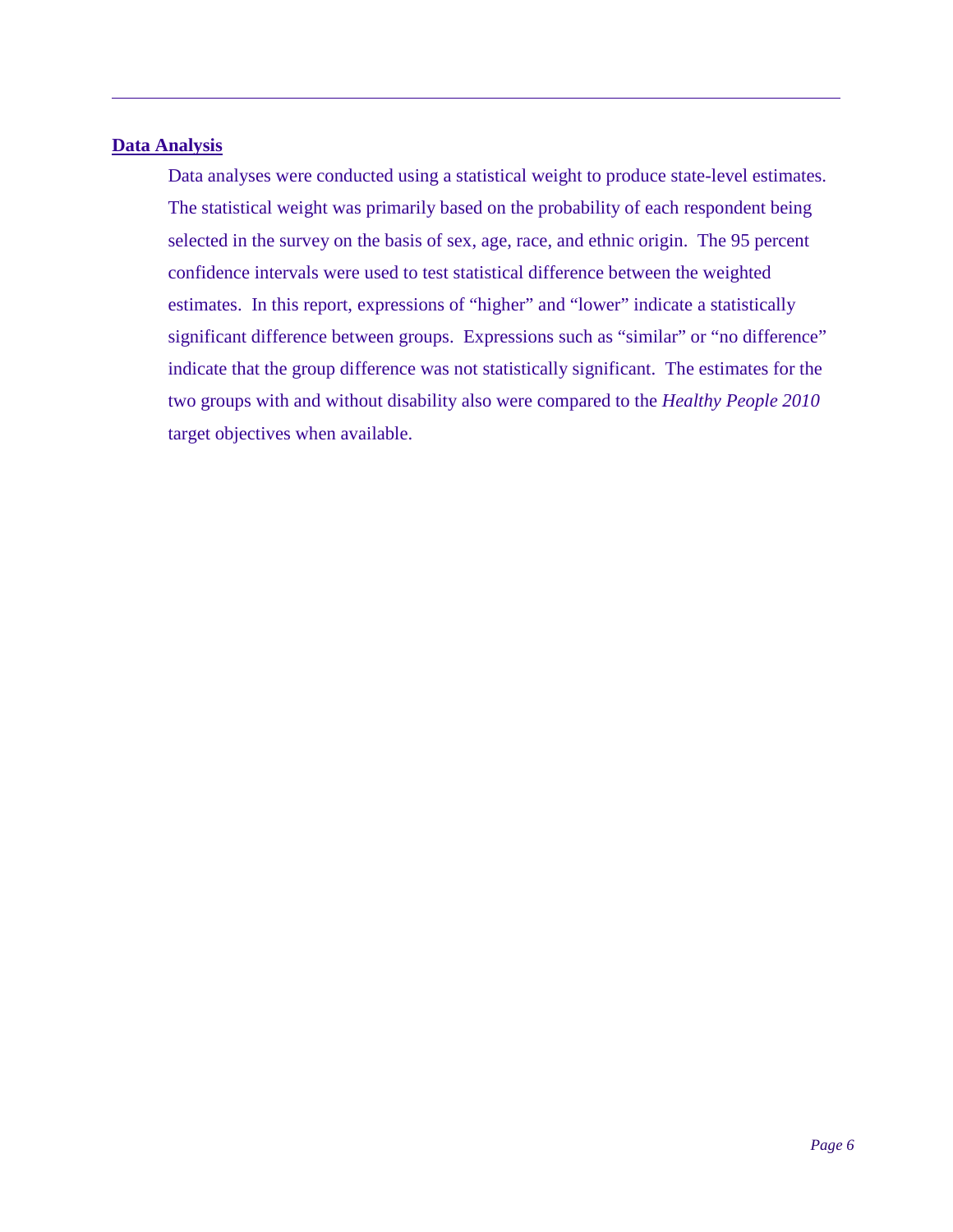## <span id="page-8-0"></span>Part I: Prevalence of Disability in Illinois

This section highlights the prevalence of disability in Illinois. Approximately one in every seven adults was estimated to have a disability. The prevalence appeared to be higher among women, older adults, persons in non-Hispanic white and non-Hispanic black groups, and rural residents.

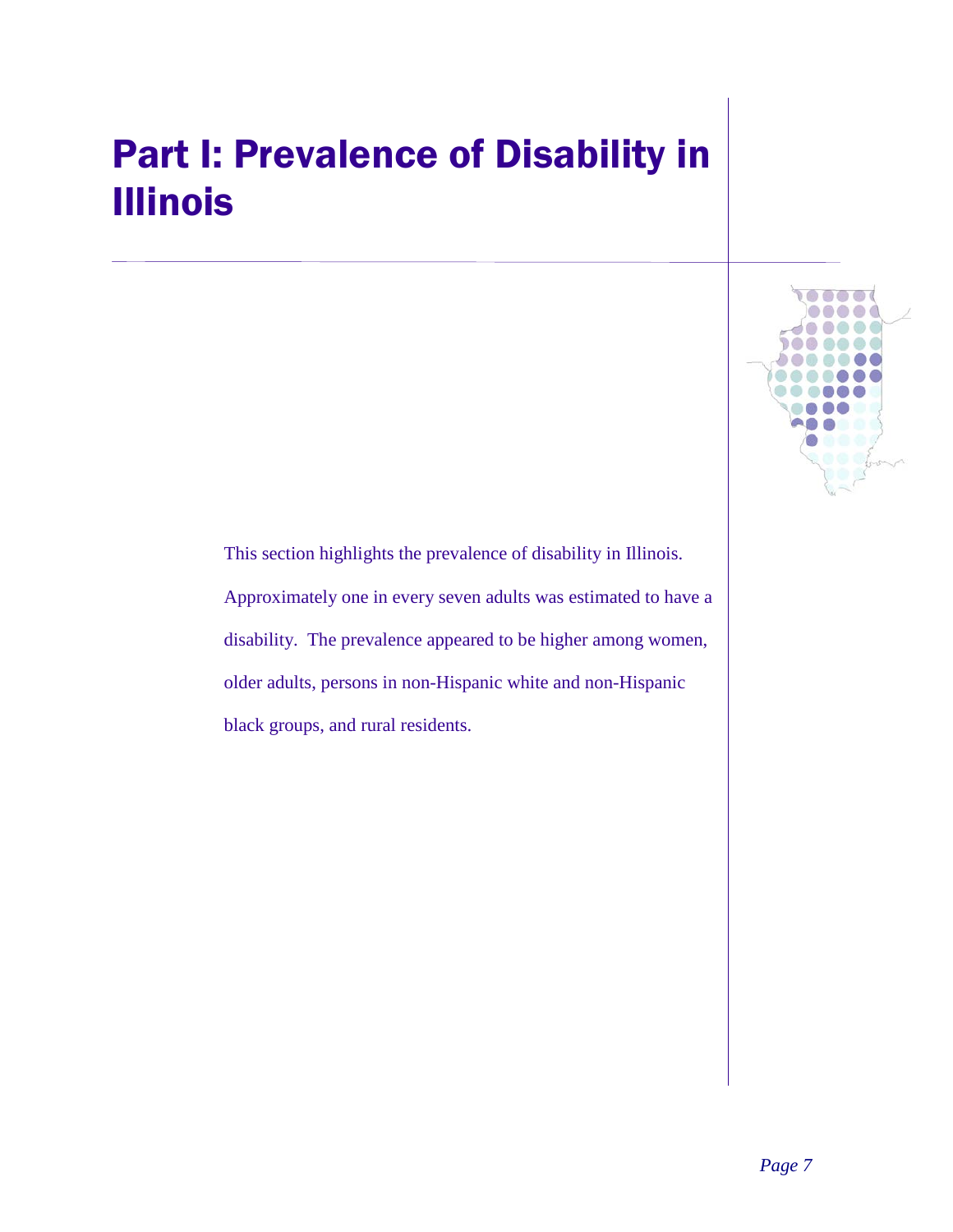#### <span id="page-9-0"></span>Disability in Illinois

The previously reported percentage of people with disability in Illinois ranges from 12.4 percent in the 2004 American Community Survey<sup>12</sup> to 17 percent in the 2000 U.S. Census.<sup>13</sup>

**[Figure 1](#page-9-1)** graphically shows proportion of Illinois adults with and without disability based on the 2001-2003 Illinois Behavioral Risk Factor Surveillance data. Among adults ages 18 and older living in Illinois communities, 15.5 percent are estimated to have a disability. Note that these estimates do not include individuals using long-term care services such as nursing homes and institutions. Thus, the true magnitude of disability in Illinois is likely to be greater than the data presented here.

#### <span id="page-9-1"></span>**Figure 1. Prevalence of Disability in Illinois**



Source: 2001-2003 ILBRFSS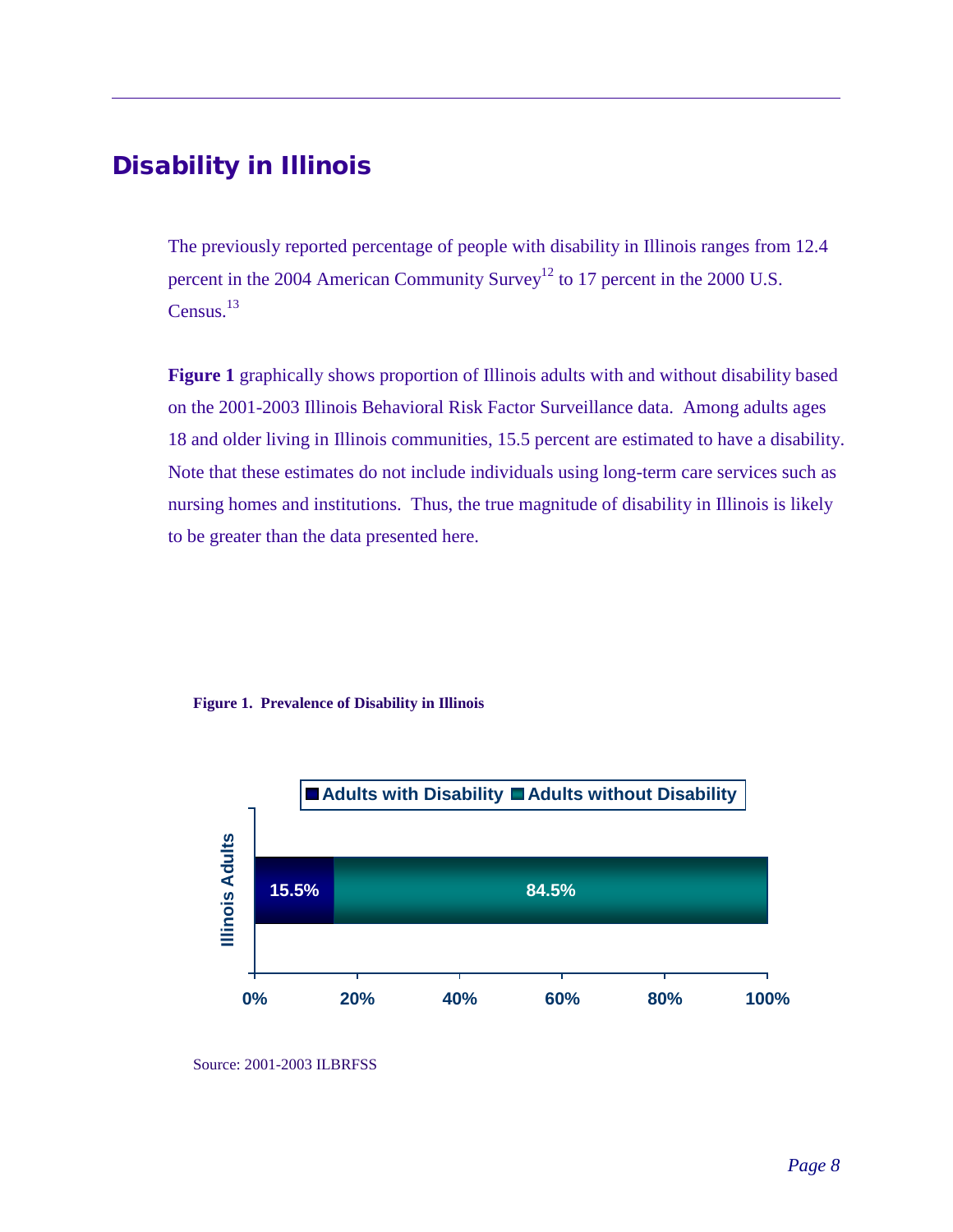### <span id="page-10-0"></span>Disability by Age

Disability affects people of all ages. The likelihood of having disability, however, increases dramatically as a result of aging-related health conditions, which are major causes of activity limitations.

**Figure 2** illustrates how the prevalence of disability in Illinois progresses across three age groups. More than one in every four non-institutionalized seniors (i.e., ages 65 years and older) living in the community has a disability. The prevalence among that age group is three times higher than that of young adults ages 18 to 39 years. Because the data do not include older adults who use nursing homes, the true extent of disability among Illinois senior citizens is likely to be higher. In light of the growth of the 65 and older age group, the number of Illinois seniors with disability is expected to rise substantially after 2010.



**Figure 2. Prevalence of Disability Among Illinois Adults by Age**

Source: 2001-2003 ILBRFSS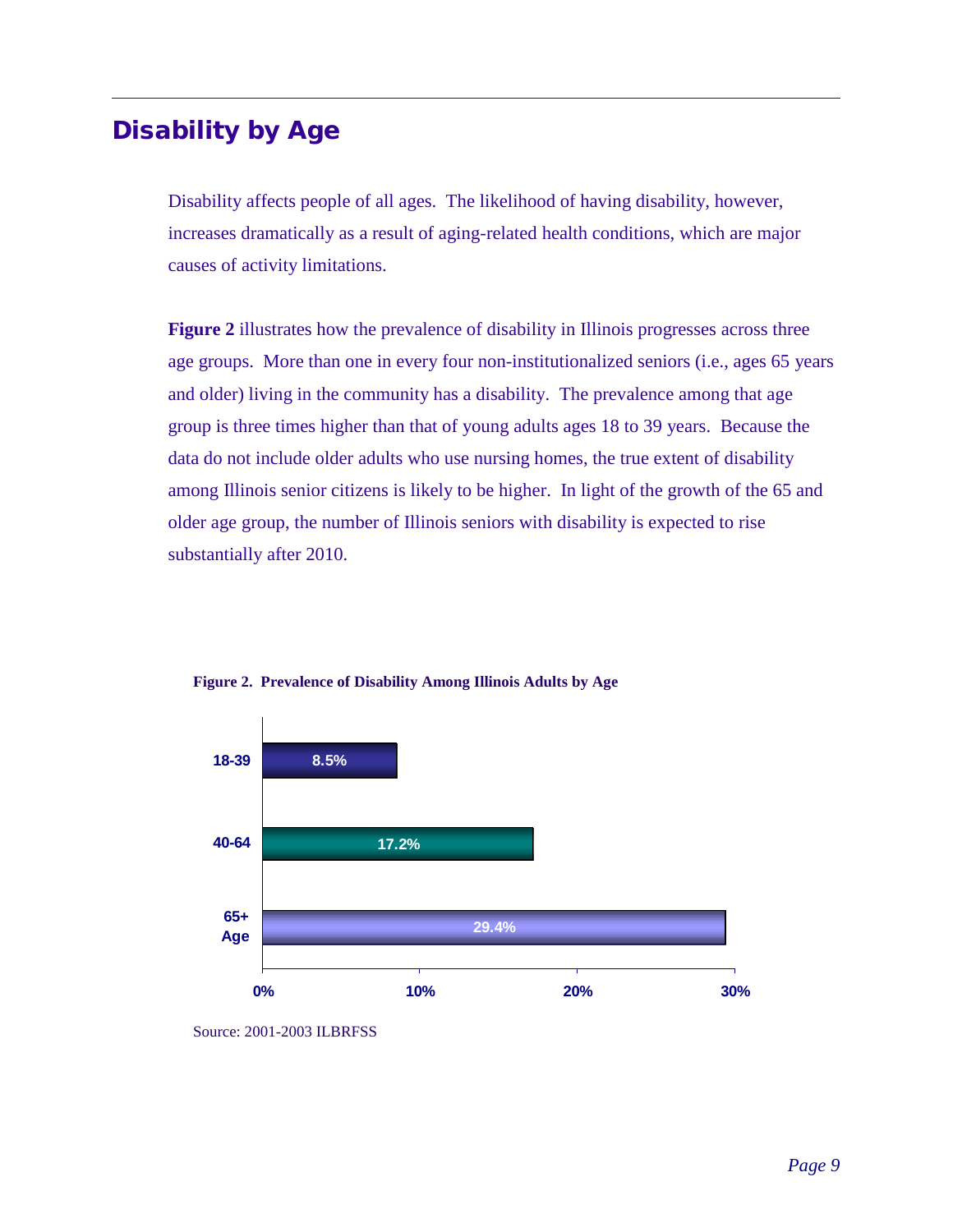### <span id="page-11-0"></span>Disability by Gender

Data from population-based community surveys consistently estimate that disability prevalence is higher for women than men.<sup>2,13</sup> Women are more frequently affected by several different health conditions that cause disability compared to men.<sup>2</sup> The most commonly reported health conditions associated with a disability in women included back disorders, arthritis, heart disease, respiratory problems and high blood pressure.

**Figure 3** shows the prevalence of disability among Illinois adults by gender. Consistent with other survey data, a higher proportion of women reported having a disability compared to men.



**Figure 3. Prevalence of Disability Among Illinois Adults by Gender**

Source: 2001-2003 ILBRFSS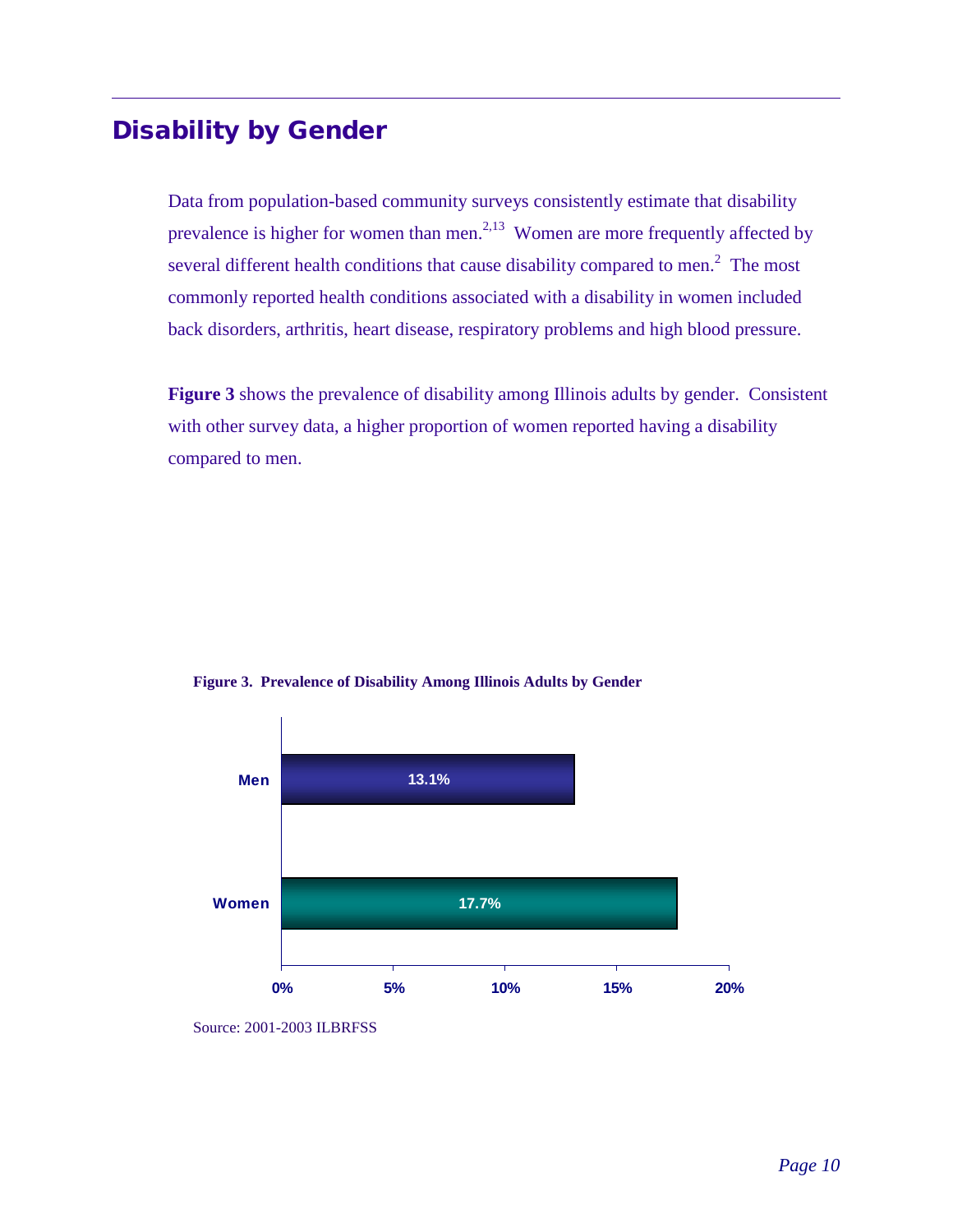## <span id="page-12-0"></span>Disability by Race/Ethnicity

Prevalence of disability often varies across different racial/ethnic groups. Discrepancies may be attributable, at least partially, to the age composition of the groups. For example, the age distribution of the Hispanic population is much younger than that of the national population. Factors such as poverty, income and access to health care also are likely to contribute to the discrepancies across the groups.

**Figure 4** shows the prevalence of disability across the four racial/ethnic groups in Illinois. American Indians, Asians and other groups and persons with multiple race are aggregated into a single group, "Other/Multi-Race," due to their small sample sizes. Estimated disability prevalence between the three groups, white non-Hispanic, black non-Hispanic, and other/multi race, did not differ statistically. The prevalence of disability for Hispanics was lower than that for white and black non-Hispanic groups, but statistically not different from that for other/multi-race group.



**Figure 4. Prevalence of Disability in Illinois Across Race/Ethnic Group**

Source: 2001-2003 ILBRFSS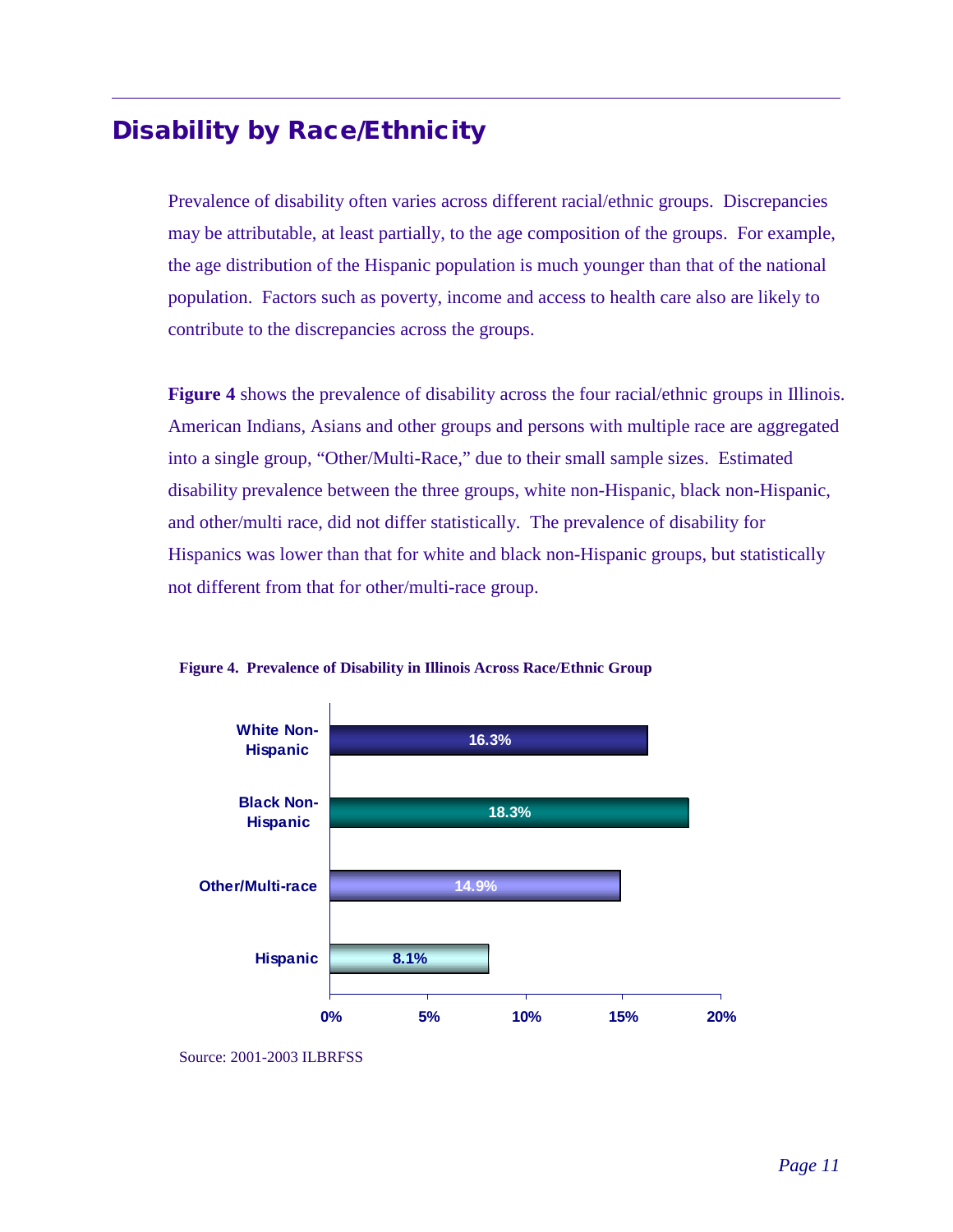#### <span id="page-13-0"></span>Disability by Geographic Area

The prevalence of disability varies across geographic region. For example, the prevalence of disability from the 2000 U.S. Census varied from 24.4 percent for the state of West Virginia to 15 percent for Minnesota and 14.9 percent for Alaska and Utah.<sup>13</sup> Age distribution of the residents, social and demographic characteristics of the area, and other factors contribute to the geographic variation for the disability prevalence.

The prevalence of disability across the Chicago metropolitan area (i.e., city of Chicago, counties of Cook, Lake, McHenry, Kane, DuPage, and Will), the other urban areas (i.e., 13 urban counties), and the rural areas (i.e., 83 rural counties) is shown in **Figure 5**. The prevalence for the rural areas was statistically similar to that of the other urban areas, but higher than the Chicago metropolitan areas. The discrepancy may be attributable, at least partially, to a higher proportion of older individuals and the difficulty in accessing health and human services, which are common characteristics of rural communities of the state.



**Figure 5. Prevalence of Disability Among Illinois Adults Across Three Geographic Areas**

Source: 2001-2003 ILBRFSS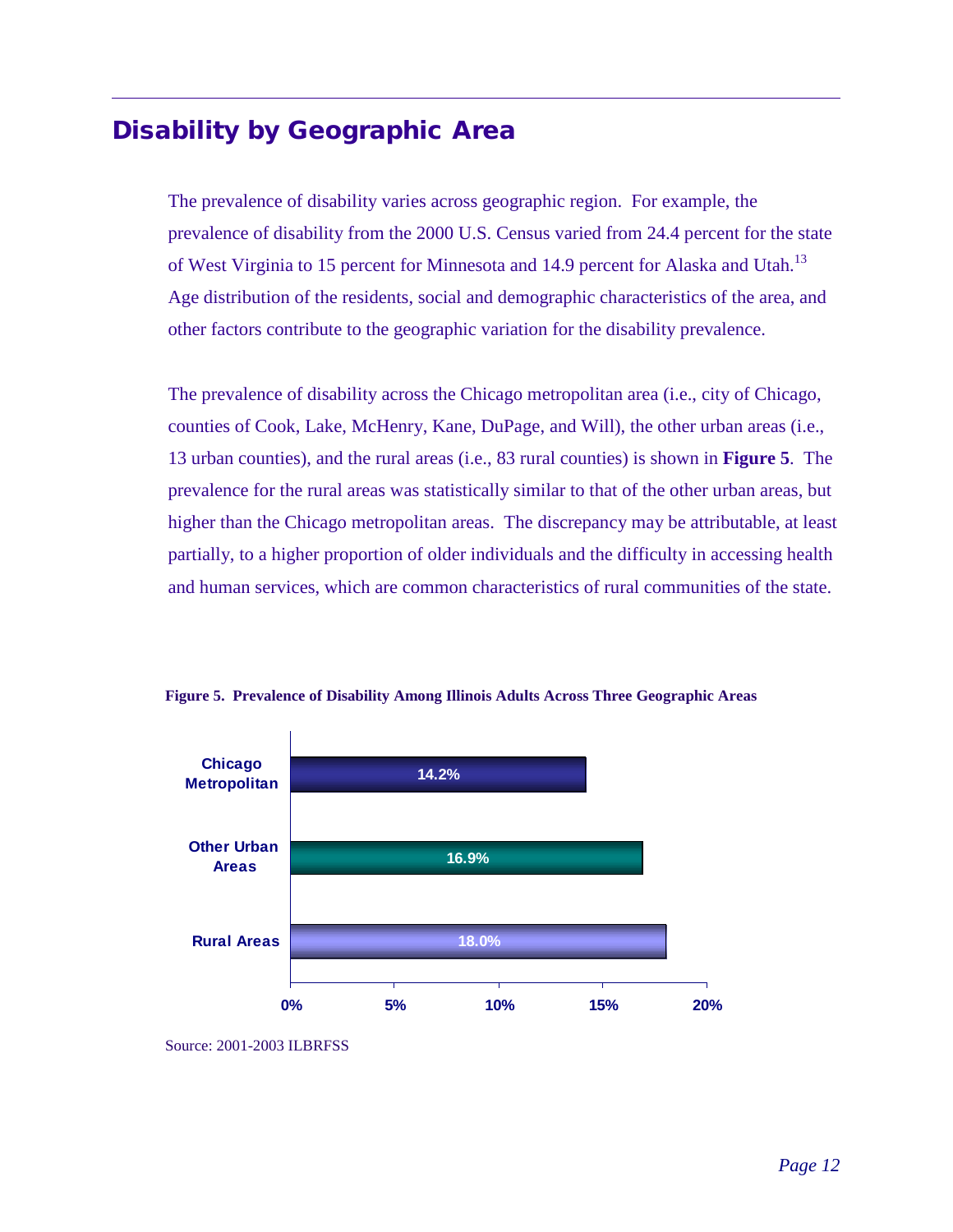## <span id="page-14-0"></span>Part II: Health Disparities Between Adults With and Without Disability in Illinois

This section contrasts the health status of Illinois adults with and without disability. Fewer adults with disability perceived their health status as excellent compared to adults without disability. Individuals with disability also were more likely to have a secondary health condition. They also were less likely to be physically active and more likely to be obese. Results were compared to the *Healthy People 2010* target objectives where available.

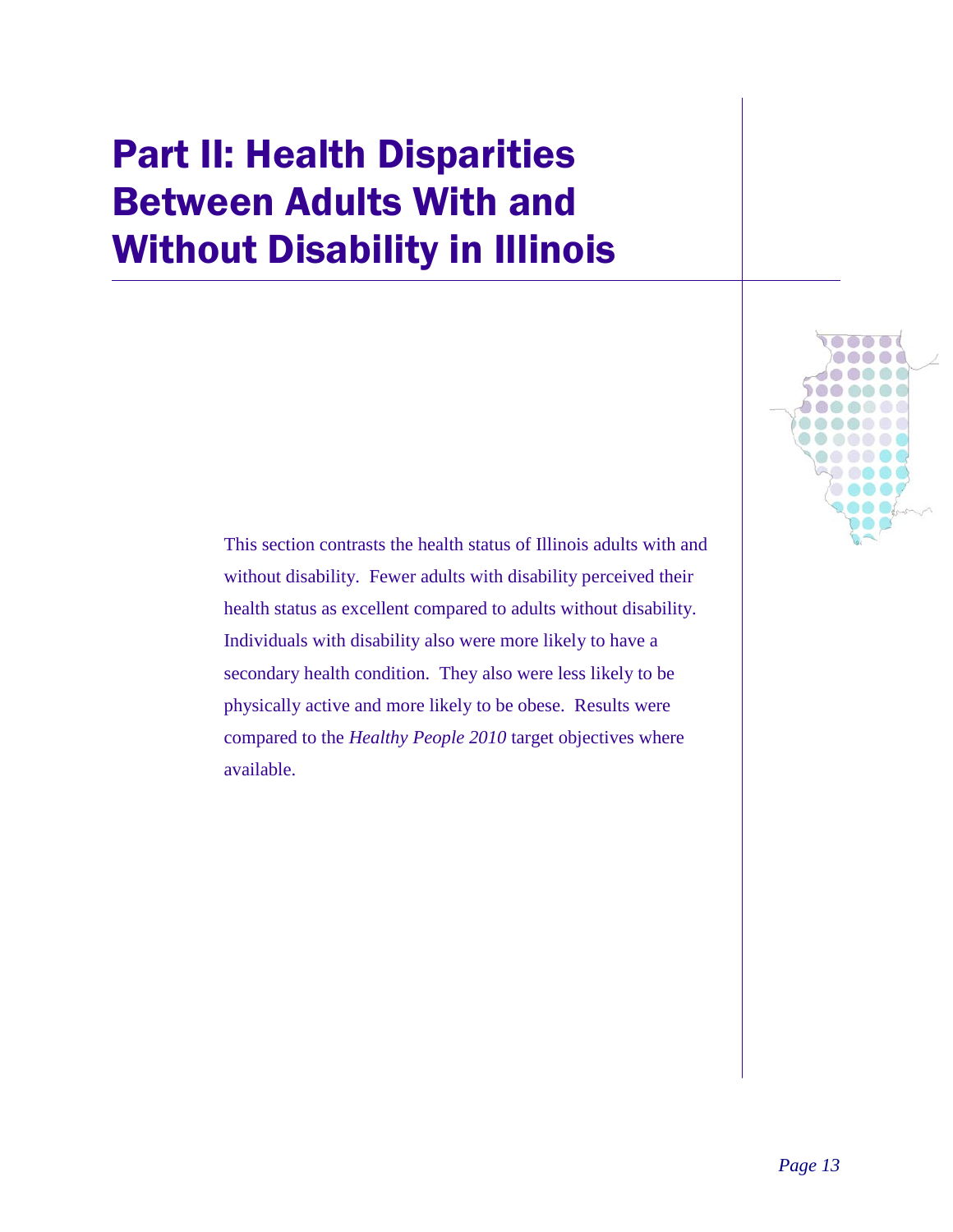### <span id="page-15-0"></span>Self-Rated Health Status

A person's own subjective rating of his/her health can provide information which may not be available from objective measures such as a physician's examination or laboratory tests. When rating one's own health, for example, a person may consider symptoms which may not be diagnosed by health professionals. The self-rating may reflect improvement or decline of a person's health status over time rather than his/her current health status. It also may be influenced by his/her engagement in a healthy lifestyle such as eating healthy or exercising regularly.

**[Figure 6](#page-15-1)** contrasts the self-rated health status of Illinois adults with and without disability. Adults with disability were less likely to rate their own health status as "excellent" or "very good" compared to their counterparts without disability. While few adults without disability rated their health as "poor," 17.8 percent of adults with disability did so.



<span id="page-15-1"></span>**Figure 6. Self-Rated General Health Status by Disability Status**

Source: 2001-2003 ILBRFSS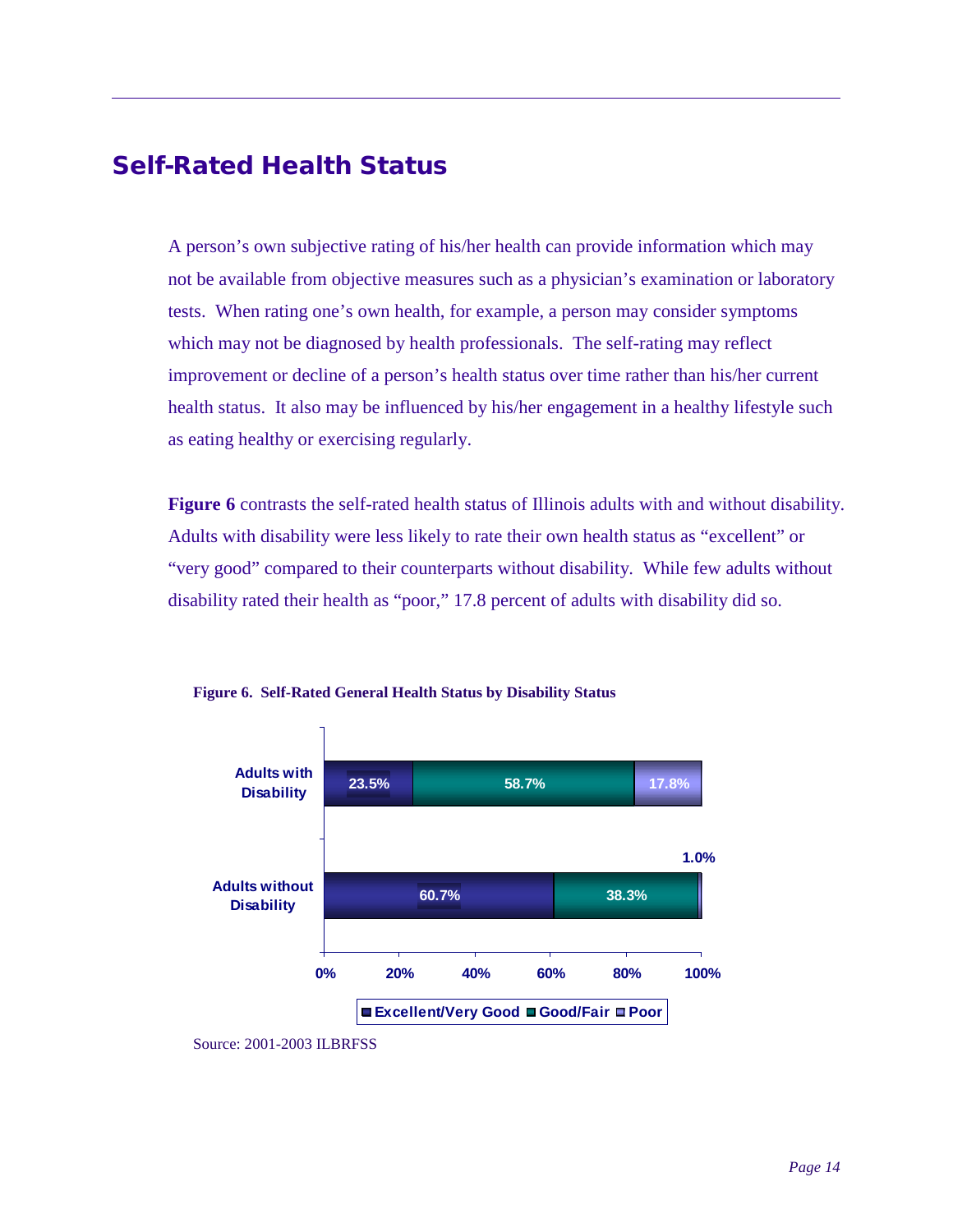### <span id="page-16-0"></span>Healthy Days

Counting the number of days that a person is healthy is another approach to measuring a person's self-perception of his/her health. Healthy days are defined as the number of days within the past 30 days that the person feels no physical symptoms and no mental and emotional distress. Quantifying the self-perceived health status in the form of healthy days provides a concrete measure of health.

**[Figure 7](#page-16-1)** summarizes the average number of healthy days between Illinois adults with and without disability. Adults with disability had an average of 16 healthy days a month, which indicated that they reported 53.3 percent of all days as healthy. In contrast, adults without disability had 26 healthy days in the past 30 days which corresponded to 86.6 percent of all days as healthy.



<span id="page-16-1"></span>**Figure 7. Number of Healthy Days During the Past 30 Days by Disability Status**

Source: 2001-2003 ILBRFSS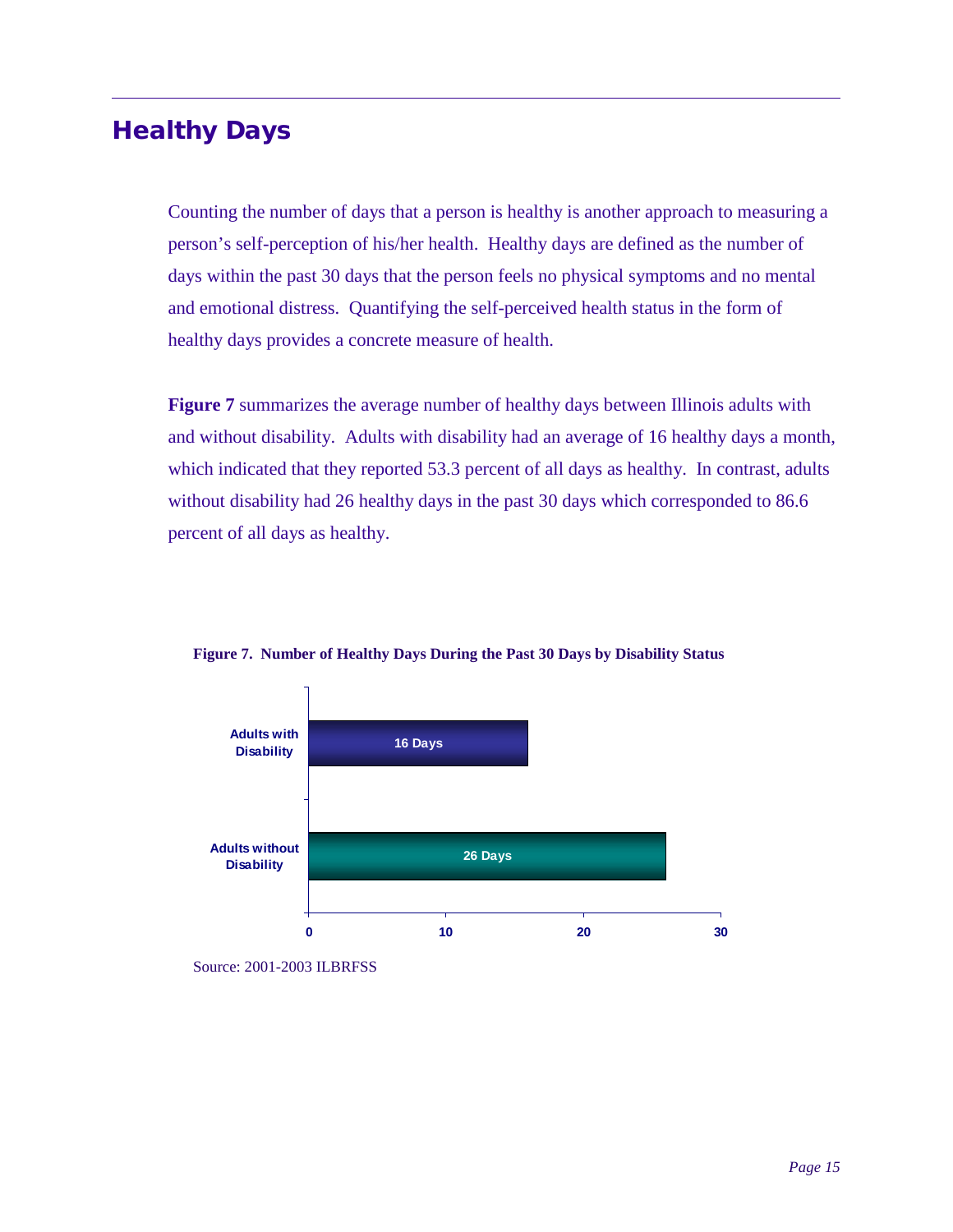### <span id="page-17-0"></span>Arthritis

Arthritis includes more than 120 rheumatic diseases and conditions affecting the joints, the surrounding tissues and other connective tissues.<sup>14</sup> Common symptoms of arthritis include pain, stiffness and swelling, not just in joints but also in other supporting structures of the body such as muscles, tendons, ligaments and bones. Because of these symptoms, many adults with arthritis experience difficulties conducting daily activities and need assistance from others. In fact, arthritis is the leading cause of disability in the nation, $2$  and 40 percent of Illinois adults with arthritis reported having limitations in daily activities. 14

**[Figure 8](#page-17-1)** shows the prevalence gap of arthritis across the two groups with and without disability. More than half (53.6 percent) of adults with disability reported having doctordiagnosed arthritis. The rate, 17.3 percent, was lower for those without disability.



<span id="page-17-1"></span>

Source: 2001-2003 ILBRFSS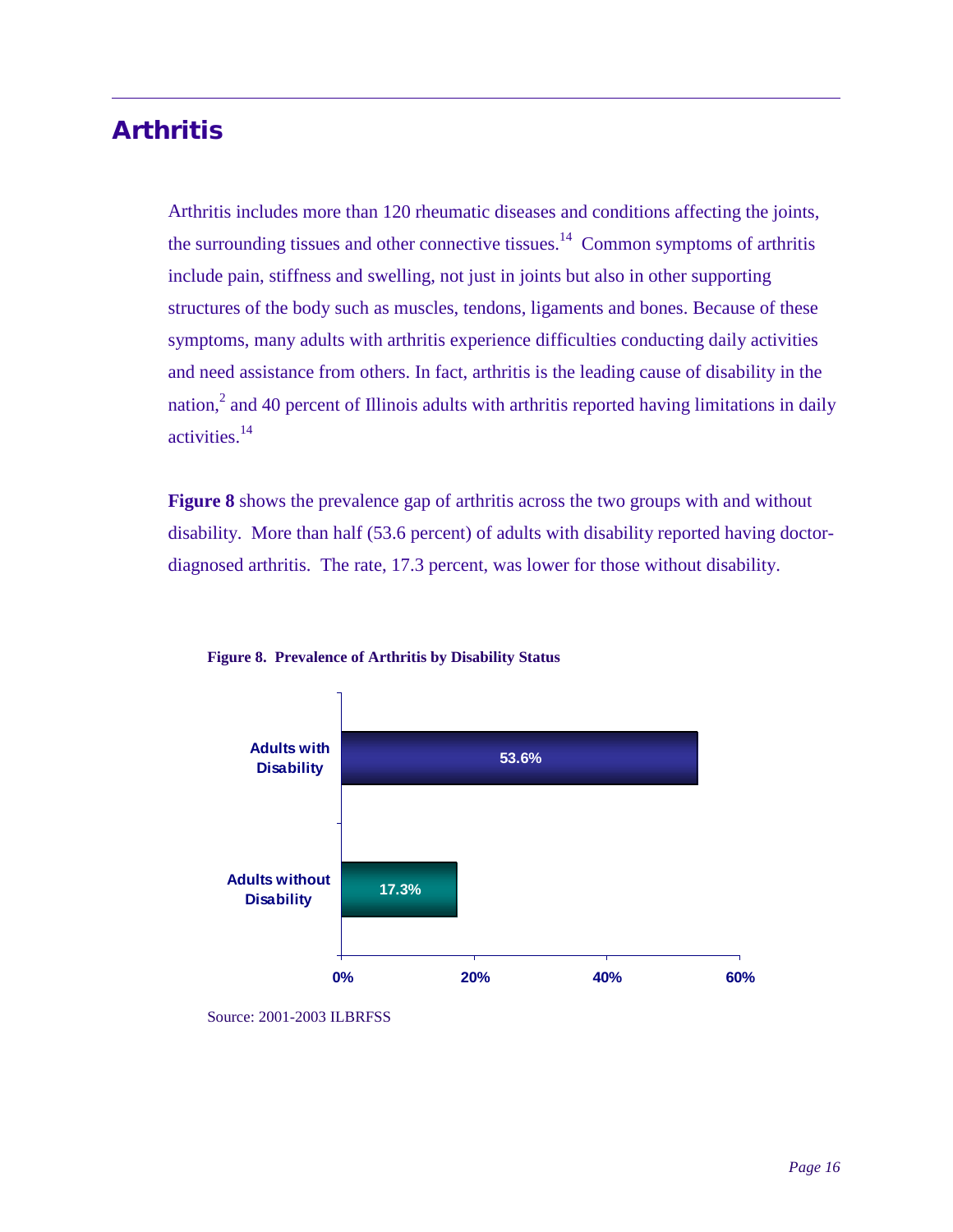## <span id="page-18-0"></span>Asthma

Asthma is one of this country's most common lung diseases, and is associated with significant morbidity and mortality. In 2002, an estimated 20 million people of all ages and races had asthma, and in the past 20 years, the number of Americans with asthma has more than doubled.<sup>15</sup> The burden of asthma is greater among children, Hispanics and African Americans.

**[Figure 9](#page-18-1)** shows the prevalence of doctor-diagnosed asthma between Illinois adults with and without disability. About one in every four adults with a disability in Illinois has asthma versus one in every 10 for those without disabilities. The asthma prevalence for adults with disability is more than two times higher than for adults without disability.



<span id="page-18-1"></span>**Figure 9. Prevalence of Asthma Among Illinois Adults by Disability Status** 

Source: 2001-2003 ILBRFSS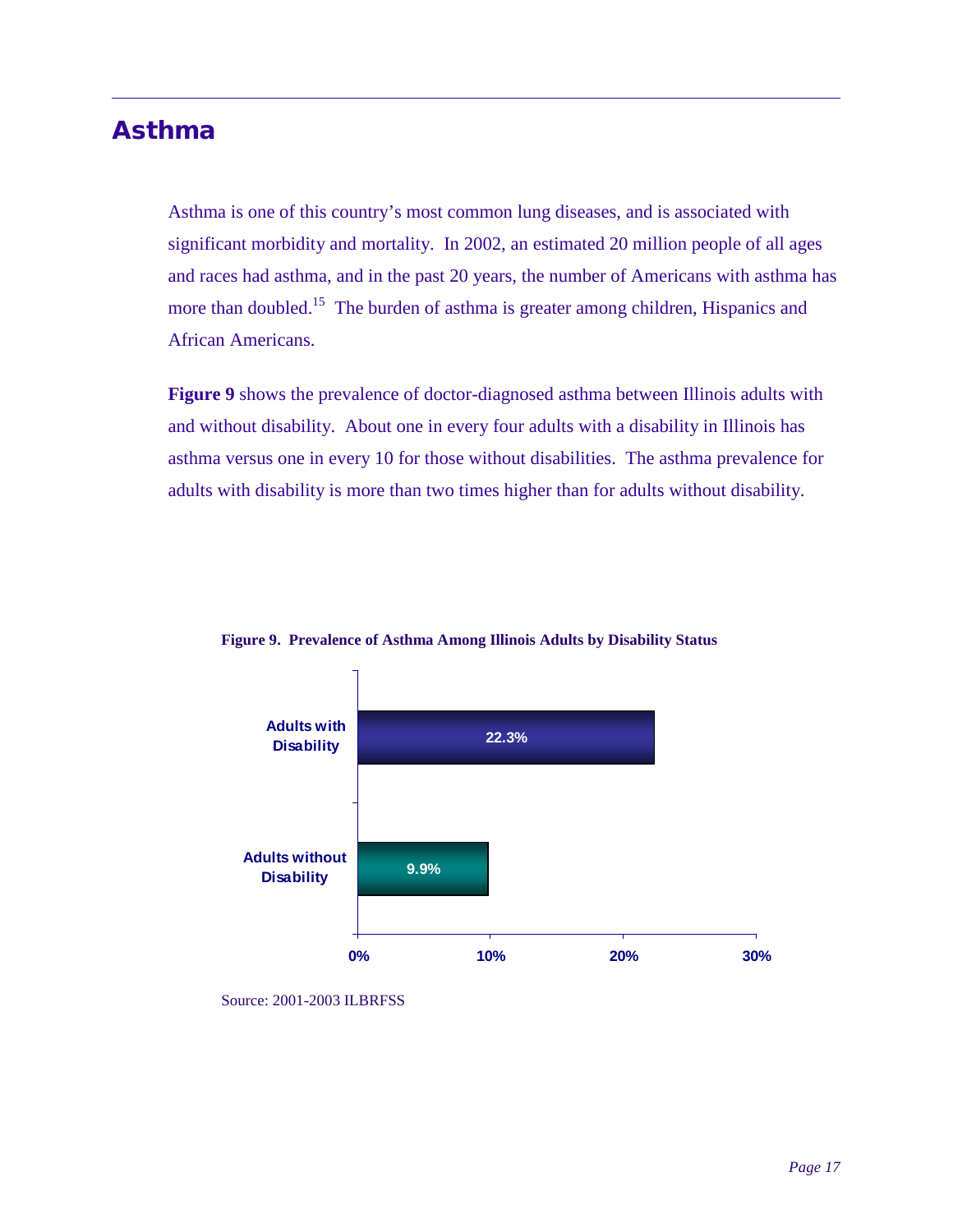#### <span id="page-19-0"></span>High Blood Cholesterol

People with high blood cholesterol have a higher risk of heart disease. Because high blood cholesterol does not cause symptoms, many people are unaware that their cholesterol level is too high.

**Figure 10** shows the prevalence of high blood cholesterol among Illinois adults with and without disability. Of those with disability who had their cholesterol level checked, 44.9 percent were told by health professionals that their cholesterol was high. Among adults without disability who had their cholesterol level checked, the rate of high blood cholesterol was lower (i.e., 26.5 percent). The national target objective in *Healthy People 2010* (i.e., Objective 12-14) is to reduce the proportion of adults with high total blood cholesterol to 17 percent (as shown by the blue arrow in the figure) by the year 2010.



**Figure 10. Prevalence of High Blood Cholesterol Among Illinois Adults by Disability Status**

Source: 2001-2003 ILBRFSS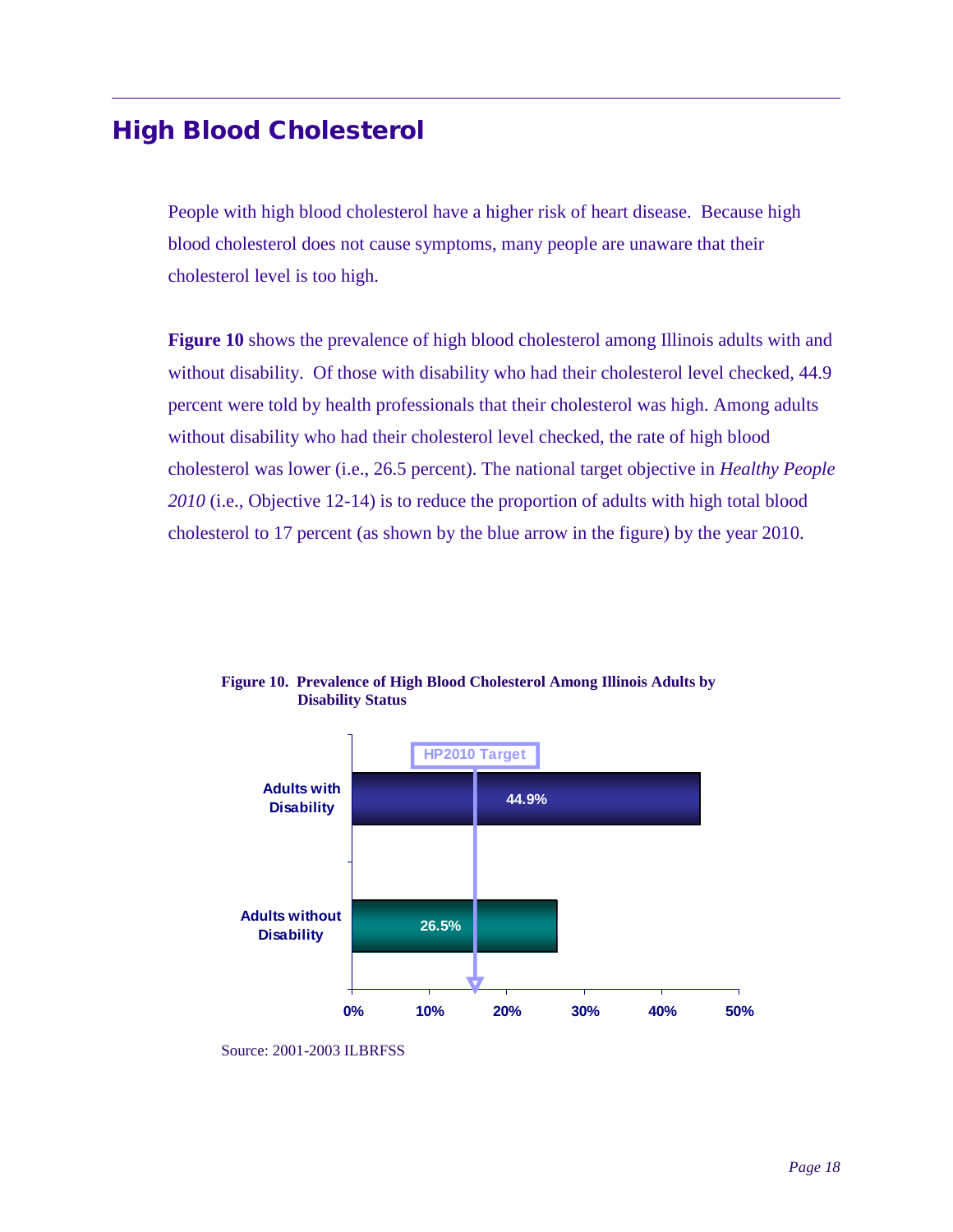#### <span id="page-20-0"></span>High Blood Pressure

High blood pressure is called "the silent killer" because it usually has no symptoms. Nearly one in three American adults has high blood pressure, which is defined as a blood pressure reading of  $140/90$  mmHg or higher.<sup>16</sup> High blood pressure increases the workload on the heart and blood vessels and can lead to heart disease, stroke, kidney problems and even blindness. Once high blood pressure develops, it usually lasts a lifetime. However, it can be treated and controlled through medication and adopting a healthy lifestyle.

Shown in **Figure 11** is the prevalence of high blood pressure among Illinois adults across the two groups with and without disability. The prevalence for adults with disability, 42.4 percent, is twice as high as that for adults without disability, 20.7 percent. When compared to the *Healthy People 2010* target (i.e., Objective 12-9), people with disabilities have a substantially higher prevalence of high blood pressure compared to people without disability.





Source: 2001-2003 ILBRFSS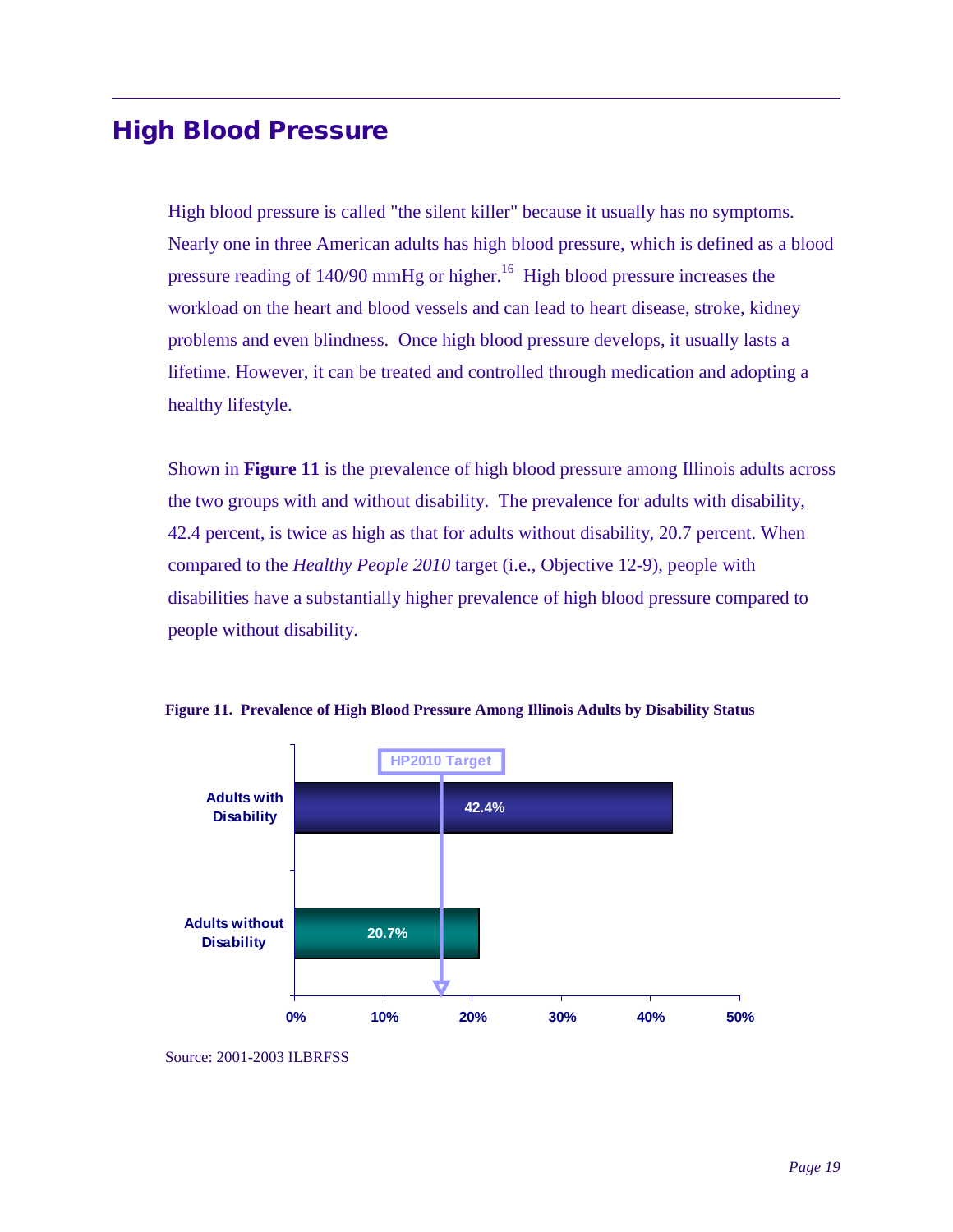#### <span id="page-21-0"></span>Exercise

Exercise is defined as physical activity that is planned or structured. It involves repetitive bodily movement done to improve or maintain one or more components of physical fitness such as cardiorespiratory endurance, muscular strength, muscular endurance, and flexibility. Physical fitness is the outcome of regular exercise.

**Figure 12** compares the proportion of Illinois adults who have *not* exercised (i.e., not participated in any physical activities or exercise such as running, calisthenics, golf, gardening, or walking for exercise, other than regular job, during the past 30 days) by their disability status. The proportion who did not exercise was higher for adults with disability than adults without disability, 41.2 percent vs. 23.9 percent, respectively. To meet the *Healthy People 2010*'s goal of 20 percent (i.e., Objective 22-1), the proportion of adults with disability in Illinois needs to be reduced to less than half of the current proportion.



**Figure 12. Proportion of Adults With No Exercise Past 30 Days by Disability Status**

Source: 2001-2003 ILBRFSS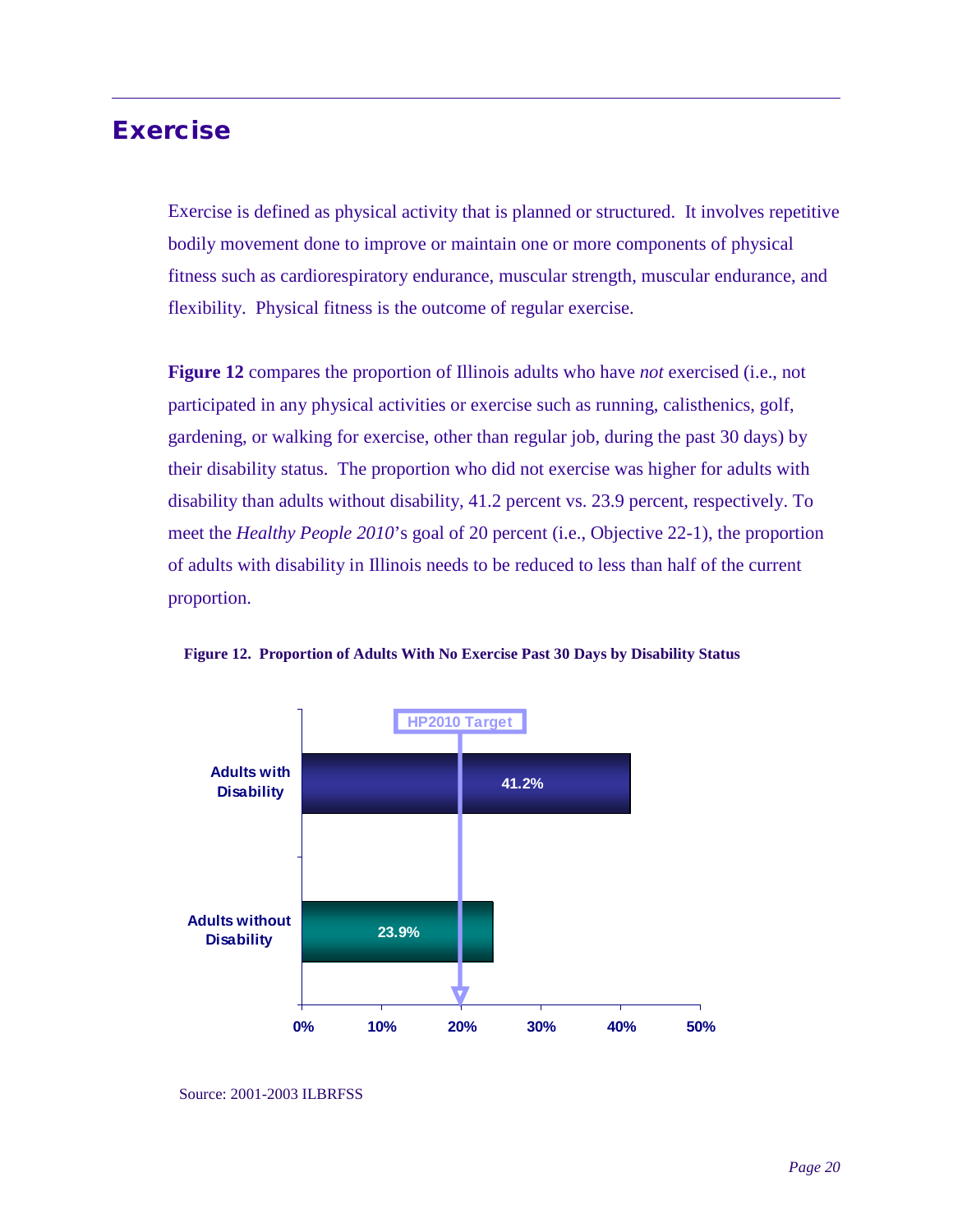### <span id="page-22-0"></span>Recommended Level of Physical Activity

Regular participation in physical activity can help individuals live a longer and healthier life. It also can help individuals achieve and maintain a healthy weight and lower the risk for chronic disease. Additionally, physical activity can help relieve stress and provide an overall feeling of well-being.

**Figure 13** compares participation in regular physical activity between people with and without disability across the three categories: Recommend level (i.e., either 30 minutes or longer of moderate physical activities five or more days a week or 20 minutes or longer of vigorous physical activities three or more days a week, or both), Insufficient level (i.e., more than 10 minutes of moderate or vigorous activities per week, but less than the Recommended level), and Inactive level (i.e., less than 10 minutes of moderate or vigorous activities per week). Compared to adults without disability, the proportion of adults with disability who met the recommendation was two-thirds of their counterparts without disability; 31.6 percent vs. 44.0 percent, respectively. The proportion of physically inactive adults with disability was twice as high as that of adults without disability.



**Figure 13. Participation in Physical Activity at Recommended Level**

Source: 2001-2003 ILBRFSS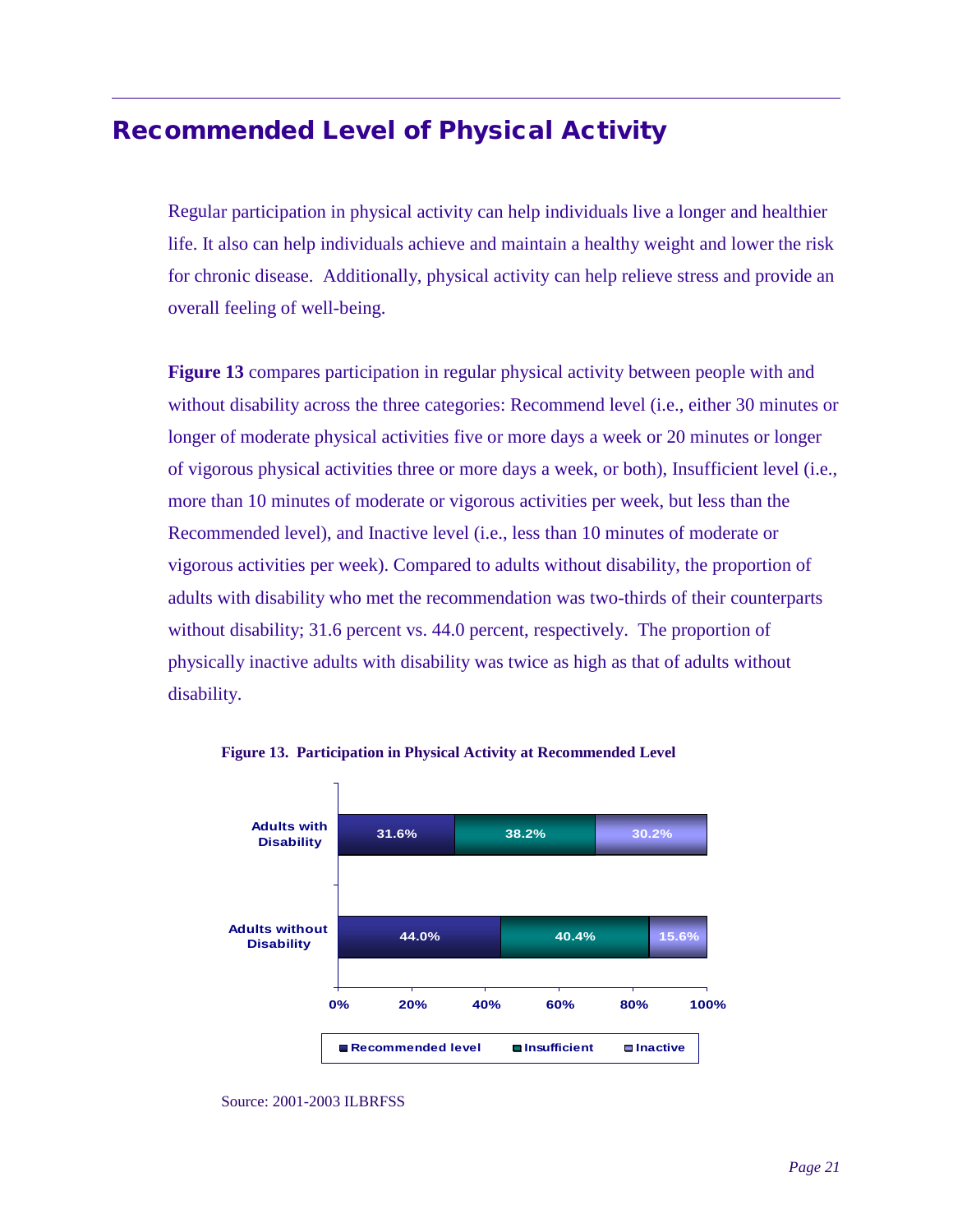### <span id="page-23-0"></span>**Obesity**

Obesity contributes to various chronic diseases and health conditions. It substantially increases the risk of heart disease, diabetes, arthritis, various forms of cancer, high blood pressure and high cholesterol. Because obesity is often associated with one's eating and exercise habits, it is considered one of the preventable causes of death in the United States.

In addition to health consequences, obesity also has an economic and social impact. Persons who are obese are more likely to experience difficulty participating in various life activities such as employment and recreation, and are more likely to experience social isolation, stigma, discrimination and lower self-esteem.

**Figure 14** underscores the discrepancy in the obesity rate among Illinois adults with and without disability. Using the weight for height index (i.e., Body Mass Index) of 30 or above as a measure of obesity, 32.3 percent of Illinois adults with disability were obese. The rate for Illinois adults without disability was 20.1 percent. The *Healthy People 2010* target objective is to reduce the rate to 15 percent by the year 2010 (i.e., Objective 19-2).





Source: 2001-2003 ILBRFSS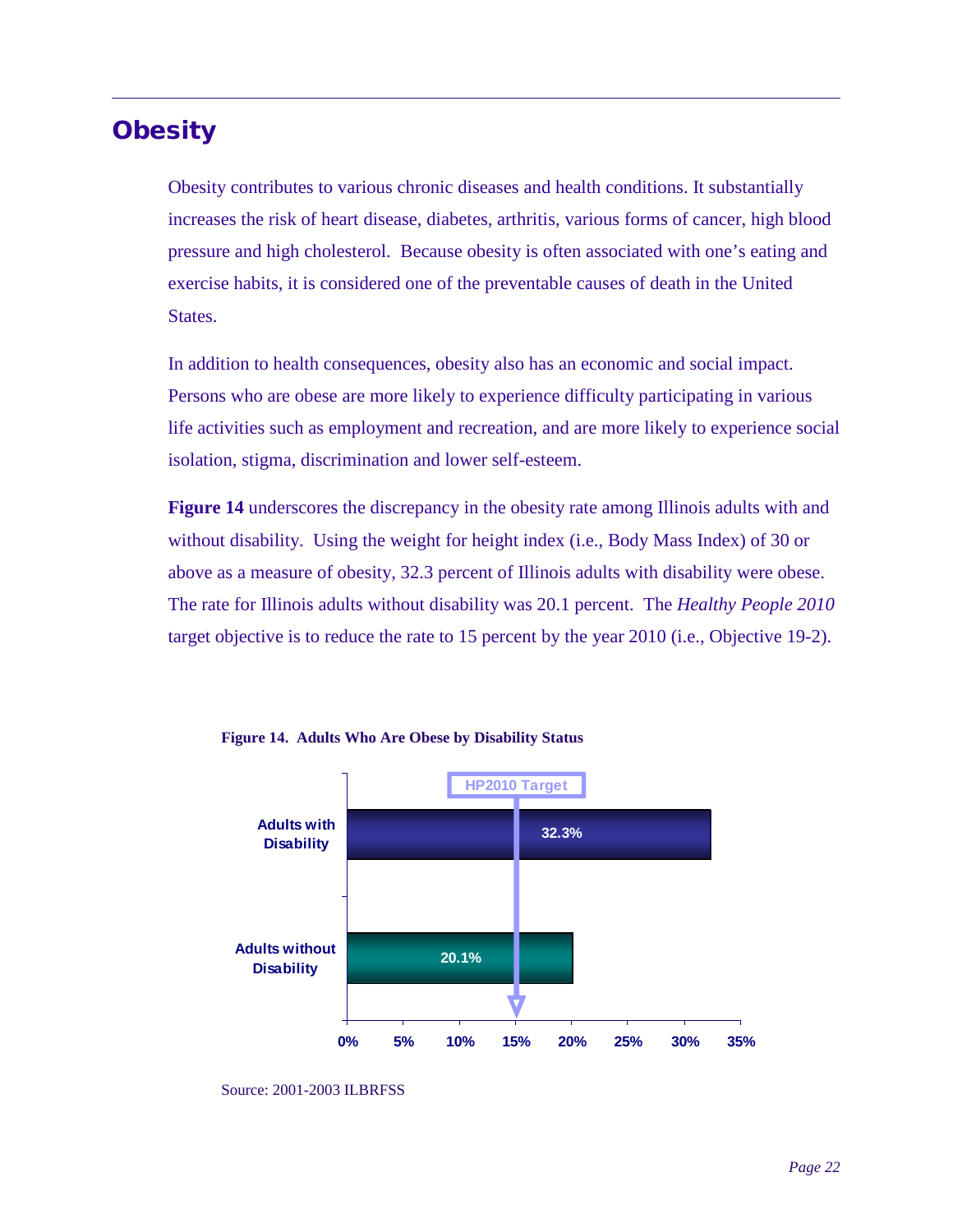#### <span id="page-24-0"></span>Tobacco Use

Cigarette smoking is the single most preventable cause of disease and death in the United States. It causes heart disease, several forms of cancer and respiratory disease. In Illinois, about 17,000 residents die each year from smoking attributable causes such as cancer, heart diseases and respiratory diseases. Smoking-attributable deaths accounted for an average of 16 percent of all deaths in Illinois between 1997 and 2001.<sup>17</sup>

**Figure 15** shows the proportion of Illinois adults who have ever smoked 100 cigarettes and who continue to smoke by disability status. The proportion of current smokers between the two groups was similar. The rates for both groups were twice as high as the *Healthy People 2010* target objective of 12 percent (i.e., Objective 27-1).



**Figure 15. Illinois Adults Who Have Ever Smoked 100 Cigarettes and Continue Smoking by Disability Status**

Source: 2001-2003 ILBRFSS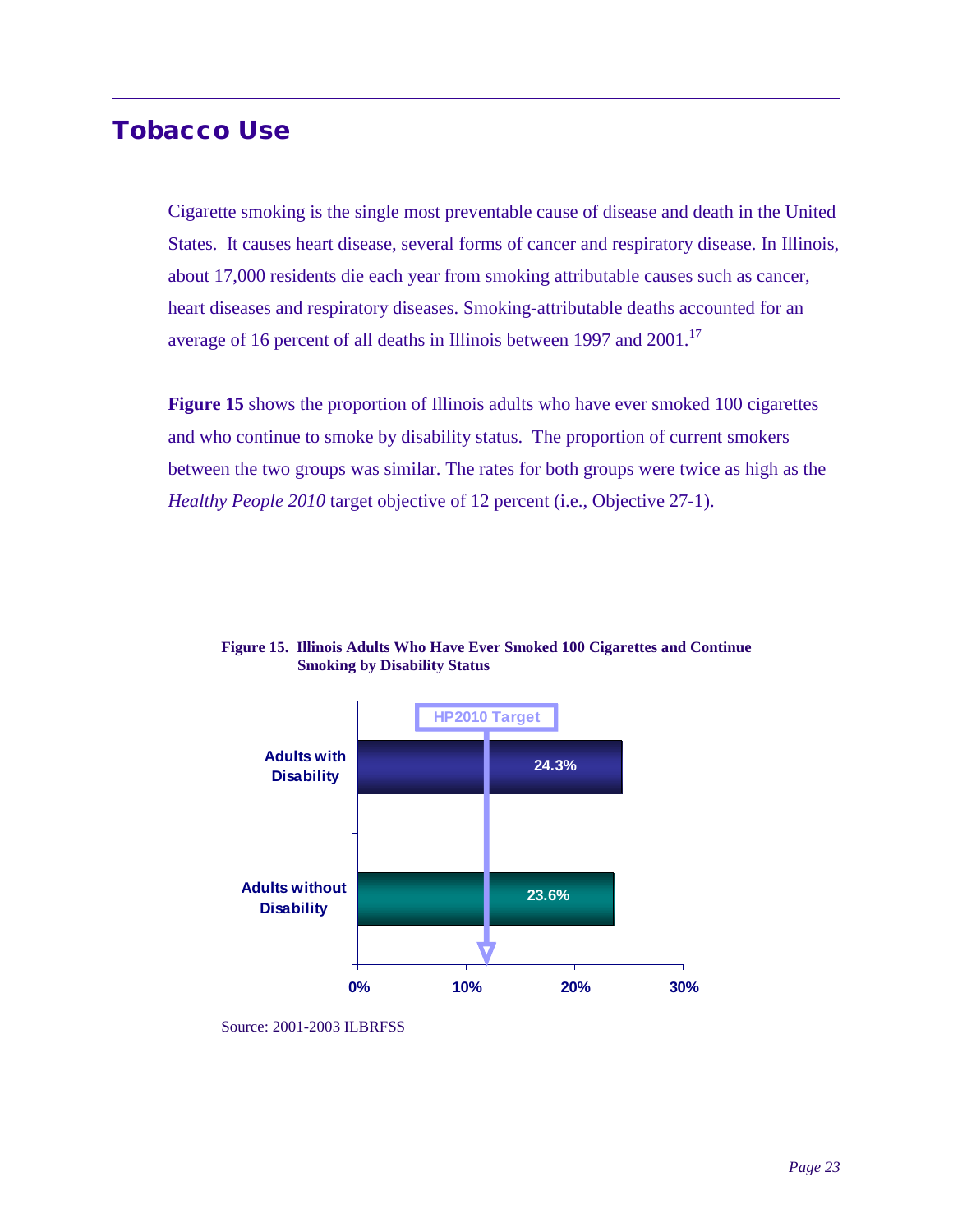## <span id="page-25-0"></span>Call to Action

This is the first report to highlight demographic and health characteristics of Illinois non-institutionalized people with disabilities. Understanding the extent of disability and the life circumstances facing our citizens with disability are critical steps to planning effective health promotion and prevention strategies for this large, but under-studied sub-population in the state.

Having a disability does not necessarily mean the lack of health or poor health. People with disabilities can benefit from disease prevention and health promotion efforts as much as those without disability would. Because people with disabilities are at an increased risk of developing additional health conditions (i.e., secondary conditions), practicing disease prevention and health promotion may be more critical in maintaining health and continuing active life in the community.

Reducing barriers and expanding access to various health services and health promotion programs in the community is a critical and urgent issue in supporting their independence. Traditionally, community health services have not been developed with all of the many needs of people with disabilities in mind. Thus, people with disabilities who want to utilize these services often experience access barriers including inaccessible medical facilities and equipment, transportation barriers, communication barriers, condition invisibility, confusion with other disabilities, service delivery attitudes, personal misconceptions, denial, lack of service awareness, and disability over identification.

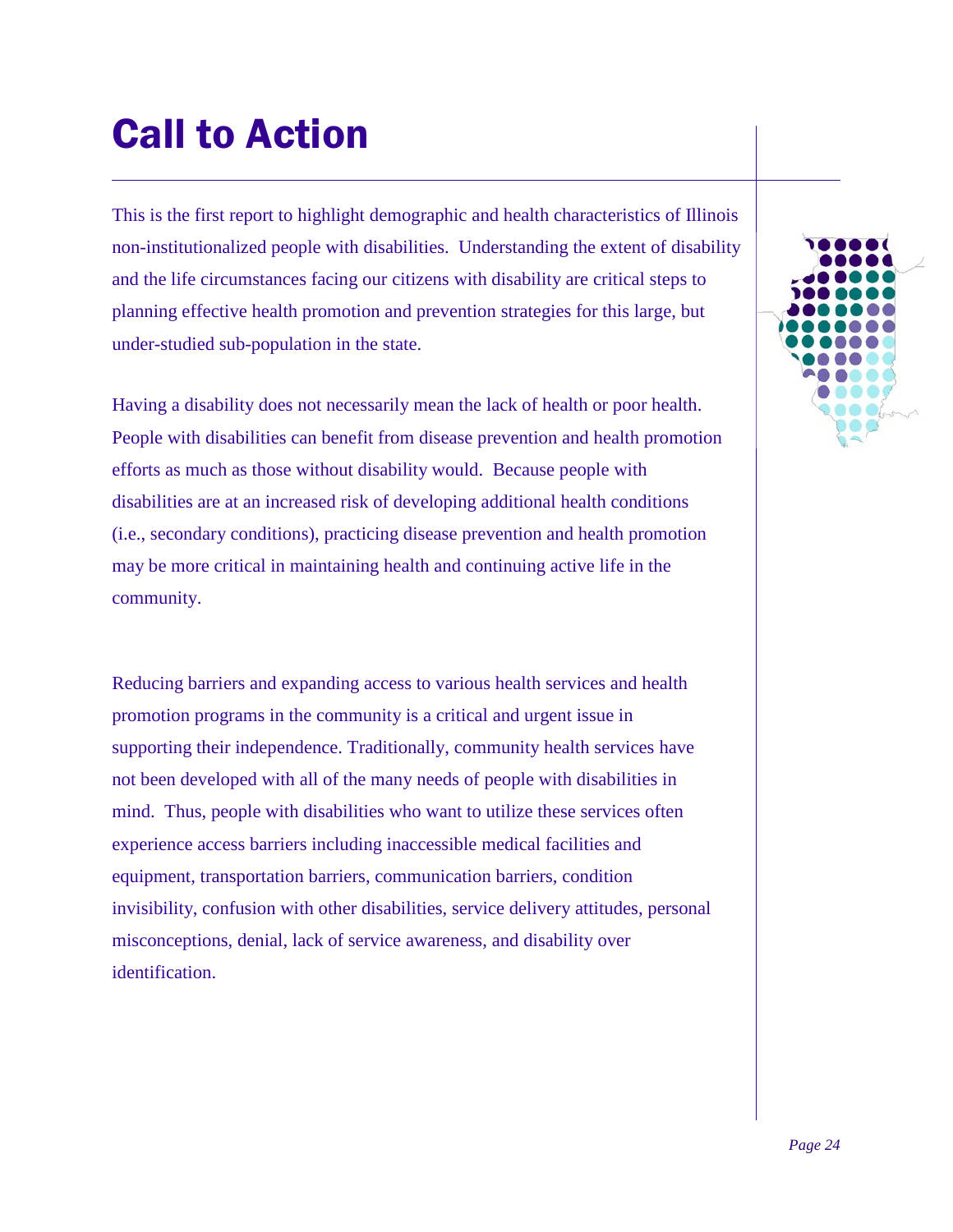Findings from this report suggest that people with disabilities will continue to comprise a major portion of the population base in Illinois and that state and local policymakers need to prepare for a growing population that will require services to remain integrated in their communities. Monitoring and tracking this growing population at the state level will become more critical for future development and implementation of policies and programs that meet the unique needs of state residents with disabilities. The Illinois Disability and Health Program, with funding from Centers for Disease Control and Prevention, National Center on Birth Defects and Developmental Disabilities, Disability and Health Team, will continue its effort in monitoring health of Illinoisans with disability and informing its findings to various stakeholders who are interested in promoting the health and wellness of citizens with disability.

To learn more about the Disability and Health Data Report, the Illinois Disability and Health Program, and how to become involved, contact the Illinois Department of Public Health, Disability and Health Program at 217-782-3300, TTY 800-547-0466.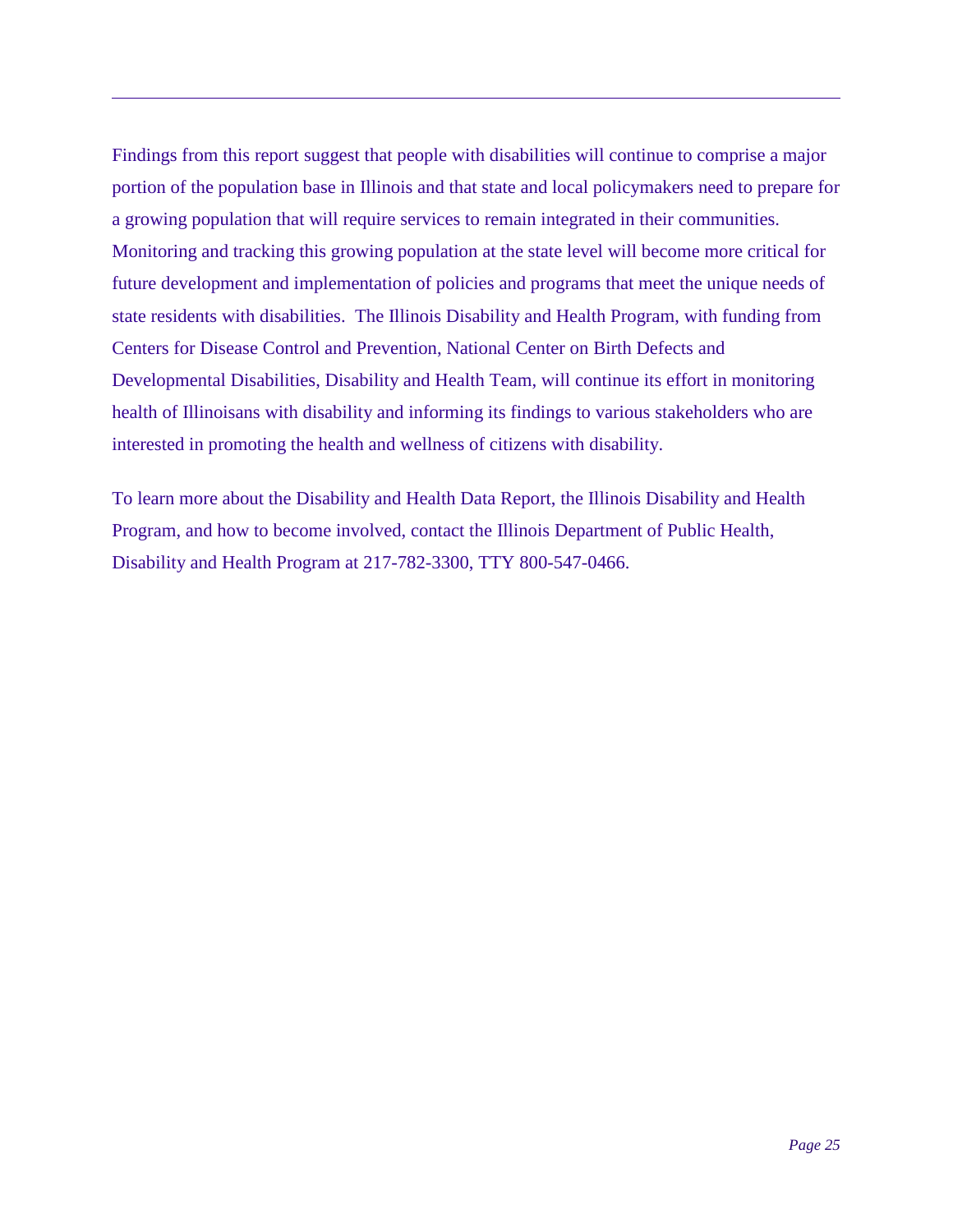## <span id="page-27-0"></span>References

- <sup>1</sup> U.S. Centers for Disease Control and Prevention. (2002). The Burden of Chronic Diseases and Their Risk Factors: National and State Perspectives.
- <sup>2</sup> McNeil, J.M., and Binette, J. (2001). Prevalence of disabilities and associated health conditions among adults: United States, 1999. *Morbidity & Mortality Weekly Report, 50,* 120-4.
- 3 U.S. Department of Health and Human Services. (2000). *Healthy People 2010* (2nd ed.).
- <sup>4</sup> Committee on Disability in America. (2007). *Future of Disability in America*. Washington DC: National Academy Press.
- <sup>5</sup> Campbell, V., Crews, J., and Sinclair, L. (2002). State-specific prevalence of obesity among adults with disabilities. *Morbidity and Mortality Weekly Report, 51*(36), 805-808.
- $6$  Kinne, S., Patrick, D.L., and Doyle, D.L. (2004). Prevalence of secondary conditions among people with disabilities. *American Journal of Public Health, 94,* 443-445.
- 7 Rimmer, J.H., and Wang, E. (2005). Obesity Prevalence Among a Group of Chicago Residents with Disabilities. *Archives of Physical Medicine and Rehabilitation, 86,* 1461-1464.
- <sup>8</sup> Yamaki, K. (2005). Body weight status among adults with intellectual disability in the community. Mental Retardation, 43, 1-10.
- <sup>9</sup> Rimmer, J.H., Braddock, D., & Marks, B. (1995). Health characteristics and behaviors of adults with mental retardation residing in three living arrangements. *Research in Developmental Disabilities*, *16*, 489-499.
- 10 Lollar, D.J., and Crews, J.E. (2003). Redefining the role of public health in disability. *Annual Review of Public Health, 24*, 195-208.
- <sup>11</sup> National Center on Birth Defects and Developmental Disabilities. (2001). Healthy People 2010 Chapter 6 Vision for the Decade: Proceedings and Recommendations of a Symposium.